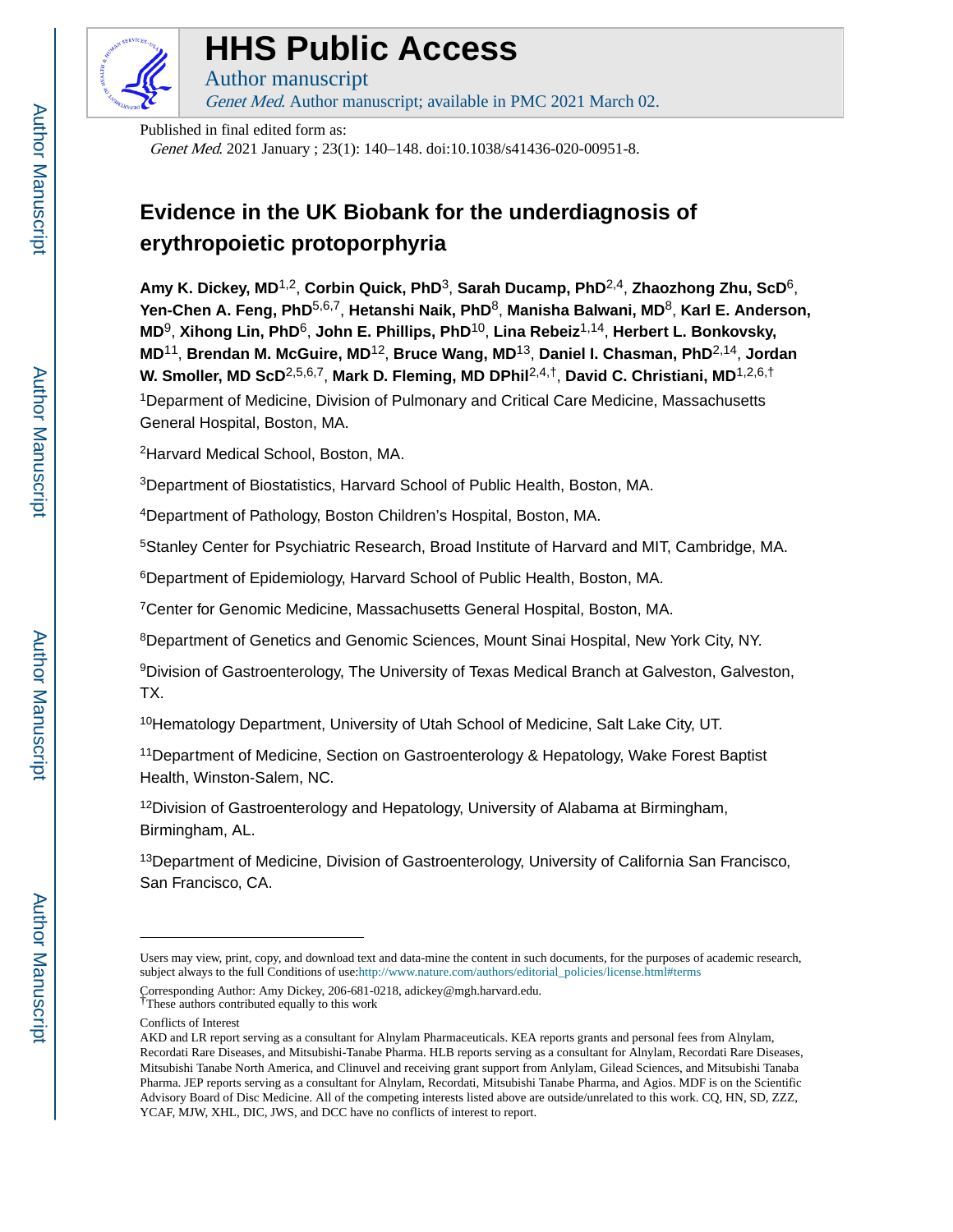## **Abstract**

**Purpose:** Erythropoietic protoporphyria (EPP), characterized by painful cutaneous photosensitivity, results from pathogenic variants in ferrochelatase (FECH). For 96% of patients, EPP results from coinheriting a rare pathogenic variant in *trans* of a common hypomorphic variant c.315–48T>C (minor allele frequency 0.05). The estimated prevalence of EPP derived from the number of diagnosed individuals in Europe is 0.00092%, but this may be conservative due to underdiagnosis. No study has estimated EPP prevalence using large genetic datasets.

**Methods:** Disease-associated FECH variants were identified in the UK Biobank, a dataset of 500,953 individuals including 49,960 exome sequences. EPP prevalence was then estimated. The association of FECH variants with EPP-related traits was assessed.

**Results:** Analysis of pathogenic FECH variants in the UK Biobank provides evidence that EPP prevalence is 0.0059% (95% CI: 0.0042%−0.0076%), 1.7–3.0 times more common than previously thought in the UK. In homozygotes for the common c.315–48T>C FECH variant, there was a novel decrement in both erythrocyte mean corpuscular volume (MCV) and hemoglobin.

**Conclusion:** The prevalence of EPP has been underestimated secondary to underdiagnosis. The common c.315–48T>C allele is associated with both MCV and hemoglobin, an association that could be important both for those with and without EPP.

#### **Keywords**

Erythropoietic protoporphyria (EPP); ferrochelatase (FECH); prevalence; mean corpuscular volume (MCV); anemia

## **Introduction**

Erythropoietic protoporphyria (EPP [MIM: 177000]) results from pathogenic variants in ferrochelatase (FECH), the last enzyme in the heme biosynthetic pathway, causing accumulation of the light-sensitive molecule protoporphyrin IX (PPIX) in erythrocytes and secondarily in the plasma and biliary system.<sup>1</sup> Although  $\sim$ 4% of EPP patients have two rare pathogenic FECH variants, the classical molecular alteration present in ~96% of EPP patients is a rare pathogenic FECH variant in trans of a common intronic FECH variant c.315–48T>C (rs2272783, historically called IVS3–48T>C), which is known to increase the use of an aberrant splice site. This combination decreases FECH enzymatic activity to ~35%.<sup>2</sup> Although light tolerance varies among individuals, EPP is fully penetrant after considering the contribution of the hypomorphic c.315–48T>C variant.<sup>2–4</sup> Between 2–10% of patients with EPP symptoms instead have X-linked protoporphyria (XLPP [MIM: 300752]), in which the EPP phenotype and biochemical changes result from gain-offunction variants in delta-aminolevulinate synthase-2 (ALAS2), the first enzyme of erythroid heme biosynthesis.<sup>5–8</sup> Clinically, patients with all forms of protoporphyria experience severe life-long painful cutaneous photosensitivity.<sup>1</sup> While patients may also experience iron deficiency anemia and gallstones, the most life-threatening complication is rapidly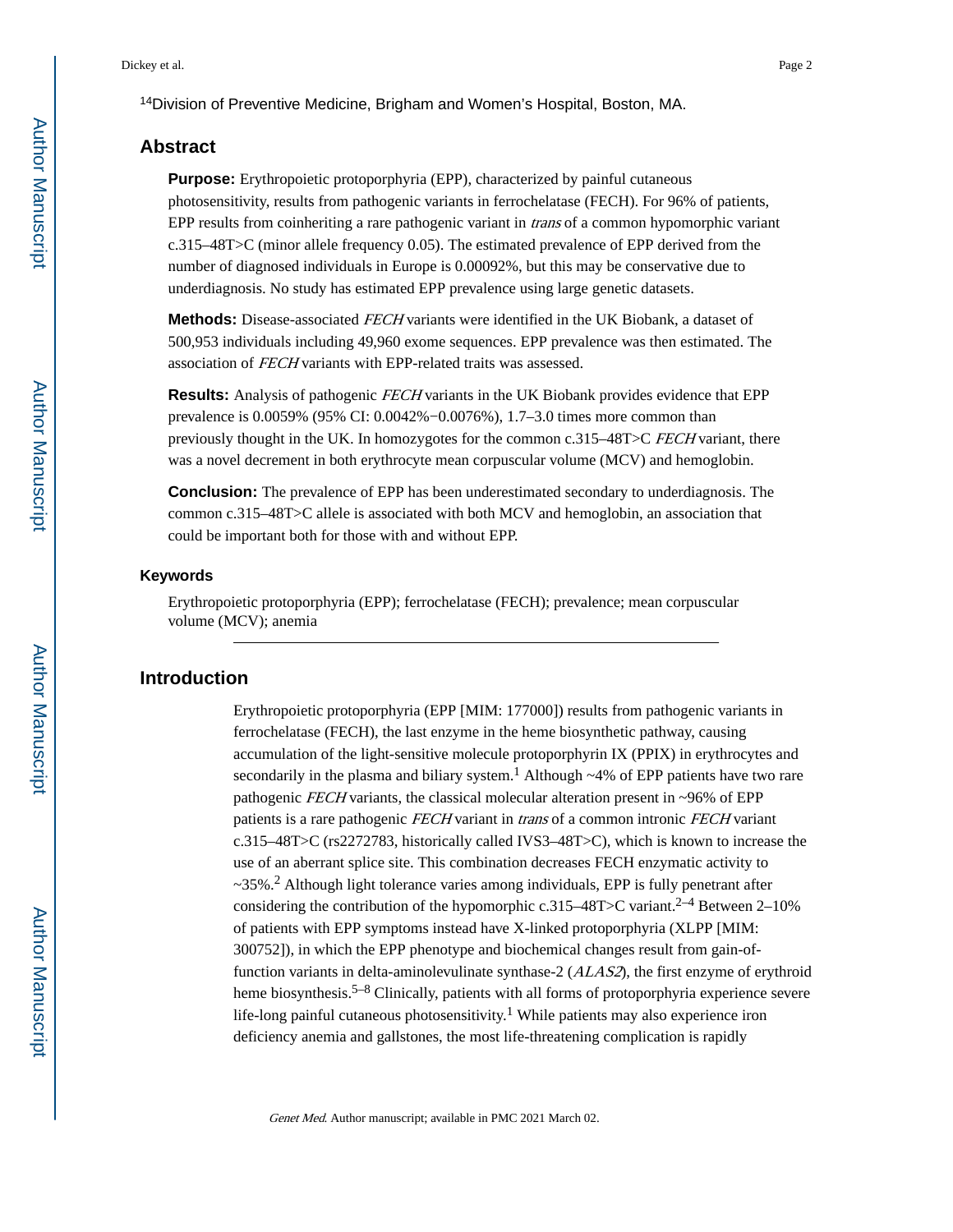Based on the incidence of EPP in Europe, the prevalence of EPP was estimated to be 0.00092%.10 The calculated prevalence ranged from zero in Poland to 0.00277% in Norway. <sup>10</sup> The prevalence in the UK was estimated to be  $0.00254\%$ .<sup>10</sup> It is unclear to what extent these differences represent actual disparities in disease prevalence or simply differences in the likelihood of reaching a diagnosis in the respective countries. As patients generally experience a delay in diagnosis of more than a decade, the rate of EPP diagnosis may not be an adequate representation of the true disease incidence and prevalence.<sup>10–13</sup> No study to date has estimated the prevalence of EPP using large genetic datasets.

A better understanding of EPP prevalence, if truly underdiagnosed, could encourage efforts to decrease the barriers that patients currently face prior to diagnosis and to develop novel therapeutics. Because a new treatment for EPP called afamelanotide has recently been FDAapproved, these efforts are increasingly critical in order to bring this therapy to individuals who could benefit from it.<sup>14,15</sup>

## **Materials and Methods**

#### **Ethics Statement**

All clinical data was de-identified, requiring only data use agreements. This analysis obtained exemption from the Partners Healthcare IRB and was performed in accordance with relevant guidelines and regulations.

#### **Pathogenic FECH variants in the UK Biobank**

The UK Biobank is a dataset of 500,953 individuals aged 40–69, including both clinical and genetic data.16 Genotypes were assessed for all 500,953 participants using the UK Biobank Affymetrix SNP array (Table 1). All of the variants in the array were directly genotyped and not determined by imputation. Exome sequencing was performed on 49,960 of the participants, but evidence for large deletions was not assessed. The functional equivalent (FE) exome format was analyzed in this study, and the FECH gene was not within the UK Biobank regions that experienced FE exome data quality concerns.

The American College of Medical Genetics and Genomics (ACMG) and the Association for Molecular Pathology (AMP) recommendations were applied for the determination of variant pathogenicity, as described in the supplemental methods.<sup>17–19</sup> The estimation of the genetic prevalence of EPP was performed as described in the supplemental methods, and code availability is addressed in the supplemental methods.

#### **The Porphyrias Consortium Dataset**

The Porphyrias Consortium is a consortium of six university sites in the US studying porphyria and additional satellite sites active in porphyria research.20 The Consortium's Longitudinal Study of the Porphyrias ([clinicaltrials.gov](http://clinicaltrials.gov) Identifier: [NCT01561157](https://clinicaltrials.gov/ct2/show/NCT01561157)) collects genetic and clinical data on patients at these sites. The FECH gene and ALAS2 exon 11 were sequenced in all of the EPP patients, as previously described.<sup>7</sup> Notably, all XLPP-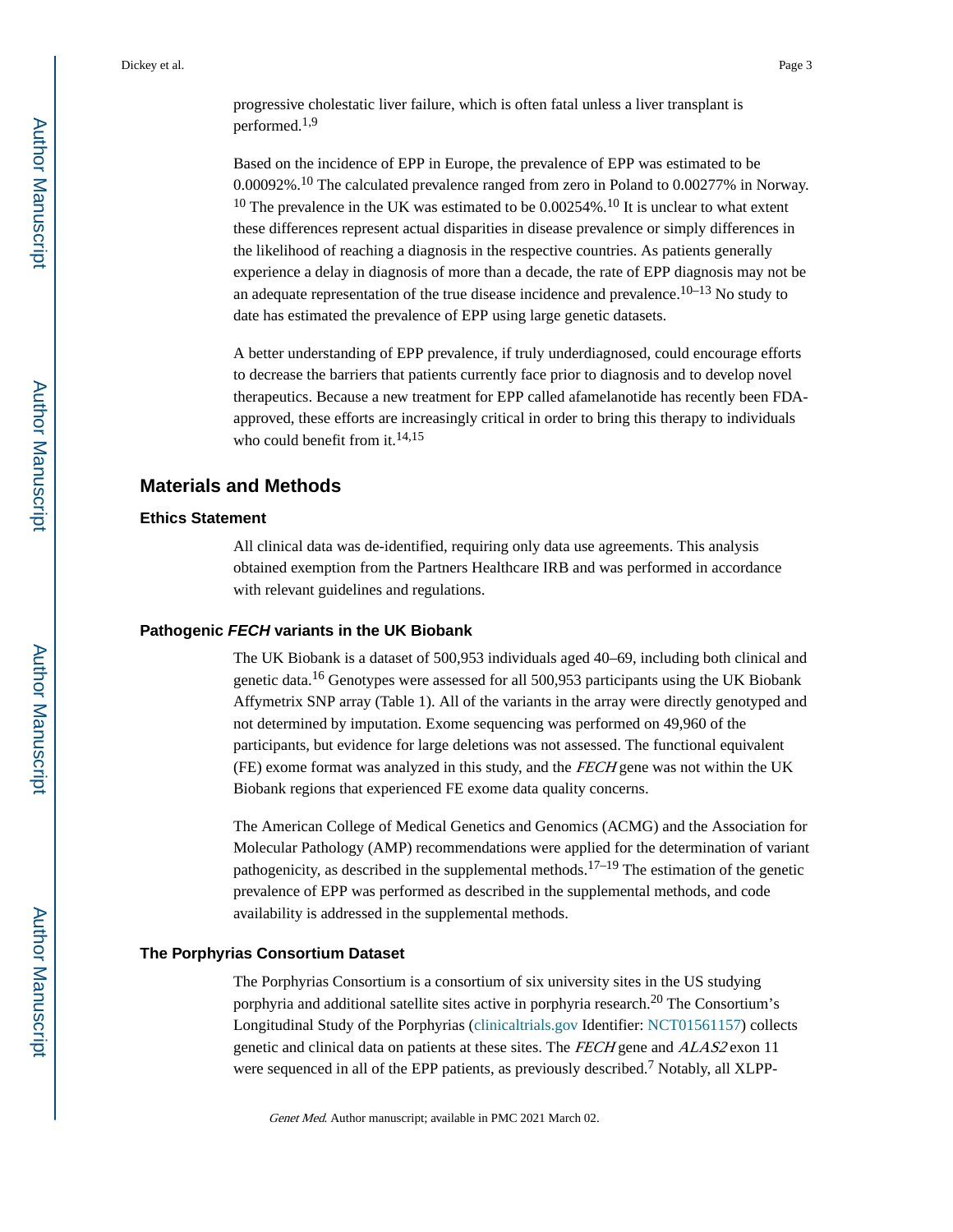#### **The Partners Biobank**

The Partners Biobank is an ongoing research project that collects clinical, biochemical, and genetic data from patients seen at Massachusetts General Hospital, Brigham and Women's Hospital, and other Partners Institutions. It currently contains clinical and biochemical data from 100,818 patients and genetic data in the form of a SNP array for 36,422 patients.<sup>16</sup>

#### **The Women's Genome Health Study**

The Women's Genome Health Study (WGHS) is a dataset of genomic and biochemical data evaluating >25,000 healthy American women, with follow-up for over 23 years for major health events.<sup>21</sup> Variants in *FECH* were identified in a subset of 22,618 WGHS participants with both European ancestry and genotype data available from the Exome Chip v1.1.

#### **Clinical and biochemical associations with FECH variants in the UK Biobank**

For the evaluation of associations between pathogenic FECH variants and EPP-related traits, the variant collapsing method to construct gene-based tests of association was used, as described in the supplemental methods.<sup>22</sup>

#### **Statistics**

To test for categorical effects, values in each *FECH* variant group were compared to those with no *FECH* variants by t-test in a linear regression model. The linear effect for 0, 1, and 2 c.315–48T>C variants was also determined by linear regression. Meta-analysis was performed by inverse variance weighting (IVW). To evaluate for associations with hemoglobin <12.5 g/dL and with various diagnoses, logistic regression models were fit using glm in R v3.5.3. All analyses were adjusted for the top 10 genetic principal components. P-values for each of the comparisons are listed in the supplemental table 3. Confidence intervals for allele frequencies and the genetic prevalence of EPP were calculated using non-parametric bootstrapping. Further details are provided in the supplemental methods.

## **Results**

#### **Frequency of pathogenic FECH variants**

Among the 49,960 exome sequences available in the UK Biobank, 54 individuals had FECH variants that are pathogenic for EPP when in *trans* of the c.315–48T>C variant, with pathogenicity determined according to the American College of Medical Genetics (ACMG) criteria (Table 1, Table 2, Supplemental Table 1).<sup>17</sup> Furthermore, among the  $38,841$ unrelated individuals of European ancestry, 0.118% (95% CI: 0.0849%−0.152%) of individuals (46 total) had one variant that is pathogenic for EPP when in trans of c.315– 48T>C. The allele frequency of c.315–48T>C in this population was 0.0439. Consequently, the estimated genetic prevalence of EPP in individuals of European descent in the UK was 0.0052% (95% CI: 0.0036%, 0.0068%; see Supplemental Methods).<sup>4</sup> There were no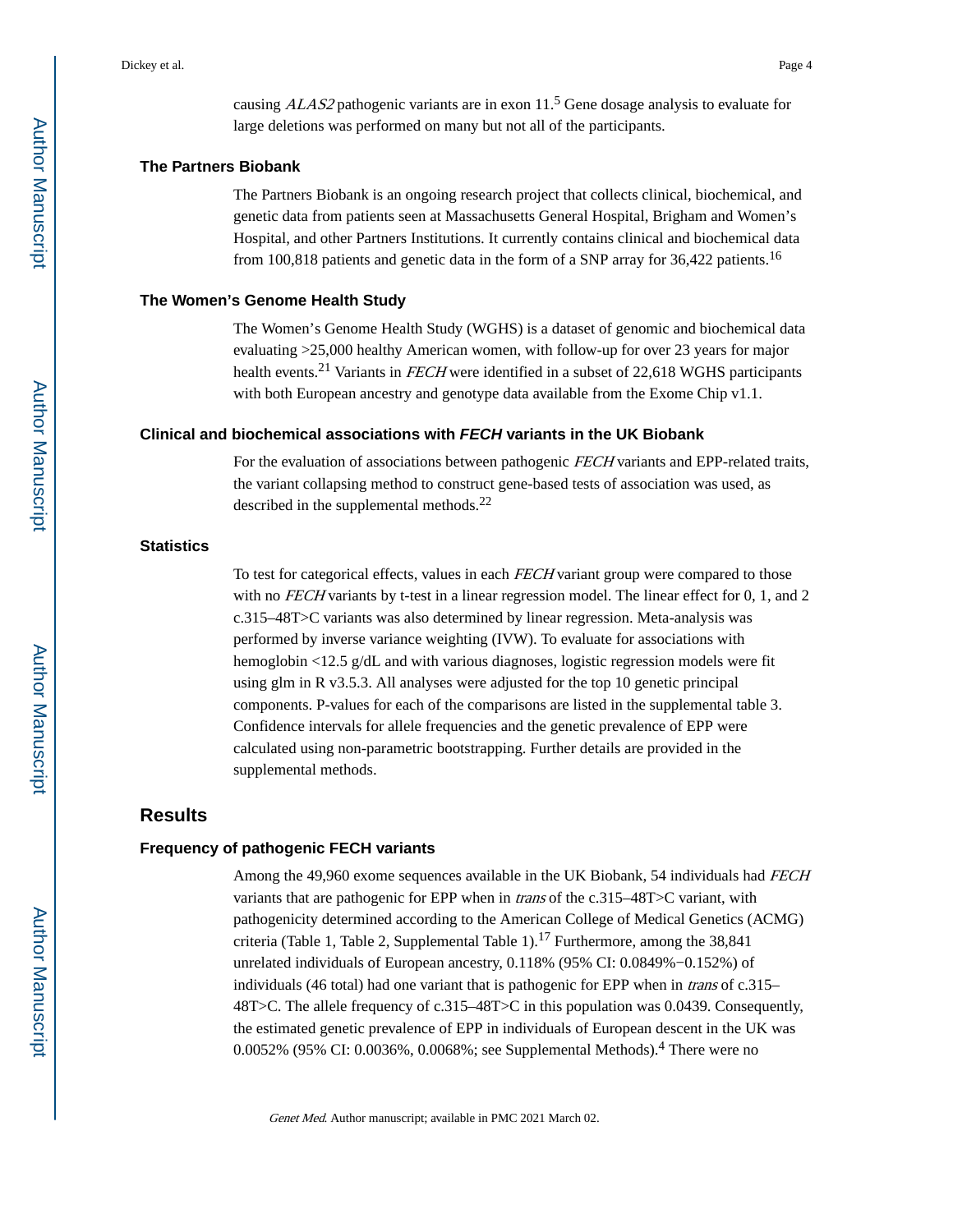statistically significant differences between the allele frequencies in the UK Biobank, gnomAD, the Partners Biobank, and the WGHS datasets, suggesting that the UK Biobank is not an outlier in terms of the frequencies of pathogenic FECH variants.

Calculating EPP prevalence based on exomic variant frequency alone would lead to an underestimate of EPP prevalence for two reasons. First, it has been described that a significant portion of pathogenic FECH variants found in *trans* of c.315–48T>C are large deletions (10% in the UK EPP dataset), which are not assessed in the UK biobank and difficult to detect (Figure 1).<sup>8,23</sup> Secondly, the analysis is predicated on having observed any particular variant in a well-characterized EPP patient; however, 4.1% of known EPP patients in the Porphyrias Consortium dataset and a published UK EPP dataset have private missense or splice regions variants not found in other published EPP patient datasets. In the absence of an EPP diagnosis, those variants would not have been identified as pathogenic. Notably, the UK Biobank contains a number of FECH variants of uncertain significance, including a total of 37 missense variants in 143 individuals that are rare (minor allele frequency < 0.0001) and predicted to be deleterious by SIFT and probably damaging by PolyPhen. These analytical biases were corrected for as described in the supplemental methods, a correction achieved by comparing the frequencies of variant types in the UK Biobank, the Porphyrias Consortium dataset, and in a previously published dataset of EPP patients in the UK (Figure 1).<sup>8</sup> Including this estimate of unidentified pathogenic FECH variants, the calculated EPP genetic prevalence increased to 0.0059% (95% CI: 0.0042%−0.0076%), which suggests that EPP may be 2.3 (95% CI:1.7–3.0) times more common than previously thought in the UK (detailed calculations provided in supplemental methods).

This estimate may still be an underestimate because it is only the estimate for EPP patients with a rare pathogenic variant in *trans* of c.315–48T > C and does not account for the possibility of two rare variants causing EPP, which is described in 2–4% of cases.<sup>7,8</sup> The UK Biobank contains nine variants that have previously been found in at least one EPP patient, but only in trans of another rare allele. Only three of these met criteria for pathogenic/likely pathogenic according to the ACMG criteria (Supplemental Table 1, 2).<sup>24</sup> Additional enzymatic data for the six other variants would not change the EPP prevalence determination in this study because if pathogenic, it is still not clear if these variants can cause EPP in *trans* of c.315–48T>C or if all combinations of these rare variants can cause EPP. Notably, there were no ALAS2 variants pathogenic for XLPP in the dataset, nor were there ALAS2 exon 11 truncation variants that would be expected to cause XLPP.

Given the small number of rare pathogenic variants in the dataset, only the phase of the p. (Pro334Leu) and c.315–48T>C variants in the exome sequences could be computationally predicted, identifying a trans orientation in two out of three individuals possessing both of these variants. Therefore, these two individuals are expected to have EPP. This is the same number of individuals predicted to have EPP in the exome data (Table 2).

In the UK Biobank, only 3 individuals carried an ICD10 code diagnosis of "hereditary erythropoietic porphyria," which includes EPP, XLPP, and congenital erythropoietic porphyria (CEP [MIM: 263700]) (Table 3). If all have EPP, the estimated prevalence of EPP among unrelated individuals of European descent in the UK Biobank is 7.5 (95% CI: 5.3–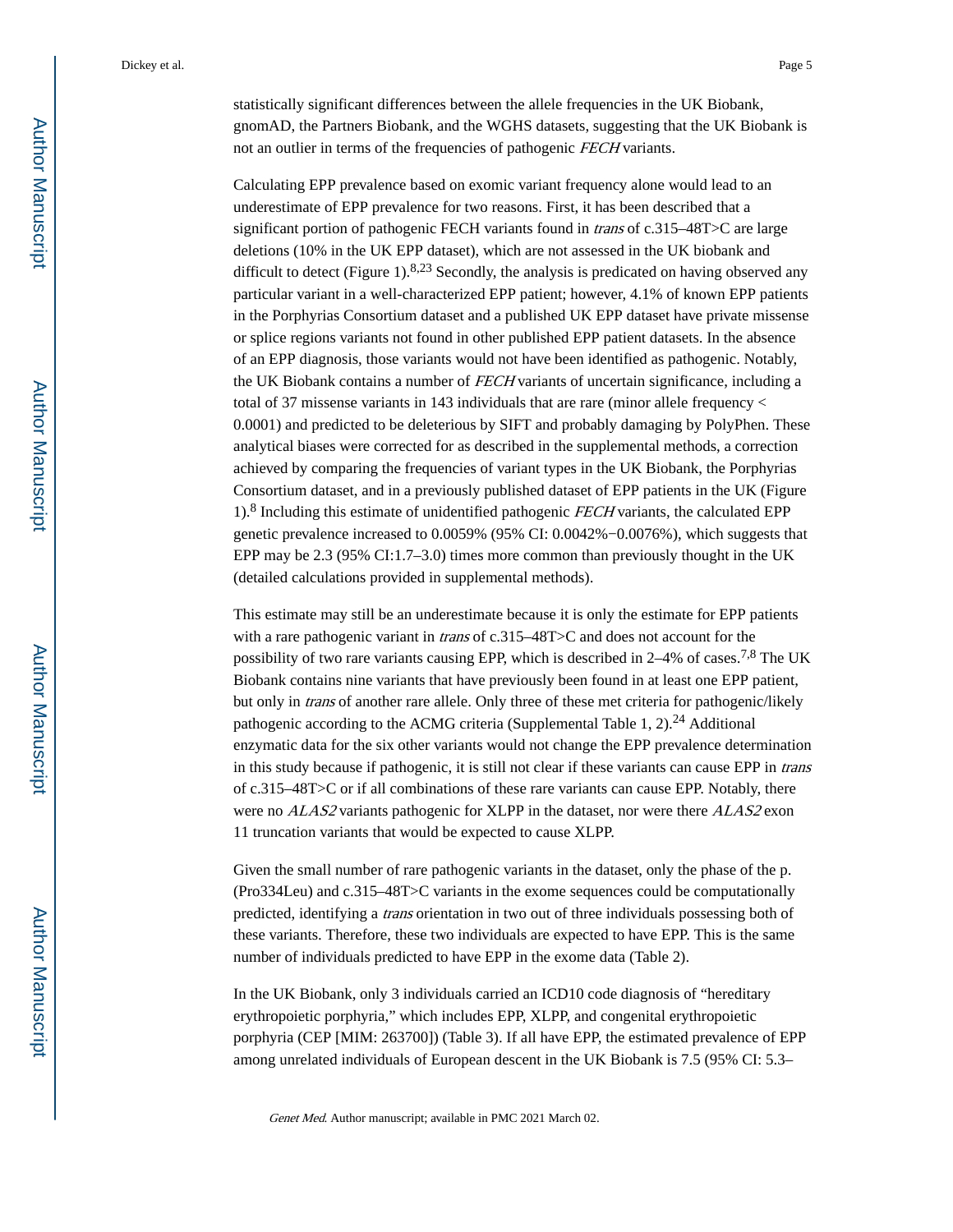9.6) times greater than that of diagnosed EPP in the same population (0.00026%). CEP is extremely rare with an estimated prevalence of <0.0001%; consequently, a diagnosis of CEP is far less likely than a diagnosis of EPP or XLPP.25 While none of these three participants had identified pathogenic FECH or ALAS2 variants other than c.315-48T>C in FECH, few pathogenic loci were assessed as none of these individuals received exome sequencing.

## **The hypomorphic c.315–48T>C allele distribution among major ethnicities in the UK Biobank**

Similar to previously published data, those of Chinese descent in the UK Biobank have the highest prevalence of c.315–48T>C, with 42.1% heterozygous and 8.8% homozygous individuals (Figure 2).<sup>2</sup> However, in those with British ancestry, the percentages of c.315– 48T>C heterozygotes and homozygotes are 8.3% and 0.2%, respectively. After stratification for ethnicity, the occurrence of c.315–48T>C was found to comply with Hardy-Weinberg Equilibrium (data not shown). Due to the limited sample sizes available for non-European ethnic groups in the UK Biobank, there was insufficient information to assess for population differences in the frequencies of rare pathogenic FECH variants. However, differences in c.315–48T>C were significant among ethnicities (P<2.2e-16).

#### **Clinical and biochemical associations with FECH variants in the UK Biobank**

Among unrelated individuals of European ancestry in the UK Biobank, the c.315–48T>C variant was significantly associated with decreased erythrocyte mean corpuscular volume (MCV) (P=3.84e-5, Table 3). When the MCVs of those heterozygous or homozygous for c.315–48T>C were compared to those with no FECH variants separately, each comparison revealed a statistically significant decrease in MCV ( $P=0.0005$ ,  $P=0.009$ , respectively, Table 3). In those who were compound heterozygotes for c.315–48T>C and a rare pathogenic FECH variant, MCV was significantly decreased as compared to those with no FECH variants, despite there being only 13 compound heterozygotes among individuals of European ancestry (P=0.009, Table 3). However, none of these individuals had diagnosis of EPP or an ICD-10 diagnosis code associated with photosensitivity. Additional computational corrections for variants in the SNP array that are associated with iron deficiency, namely rs4820268 in transmembrane protease serine 6 (TMPRSS6) and rs3811647 in transferrin (TF), did not affect these associations (data not shown).<sup>26</sup> Common FECH variants that are genetically linked with c.315–48T>C, including IVS1–23C>T, were also analyzed for associations with MCV, and none of these associations were significant after correcting for c.315–48T>C (data not shown).

Regarding other biochemical and clinical features, hemoglobin was lower in homozygotes for c.315–48T>C as compared to those with no *FECH* variants (P=  $0.017$ , Table 3). Furthermore, in c.315–48T>C homozygotes there was a 1.4-fold increased prevalence of individuals with hemoglobin  $\langle 12.5 \text{ g/dL} \rangle$  (P=0.003). There was no statistically significant association between the presence of a FECH variant and the diagnosis of anemia, gallstones, or liver disease (Table 3). There was no significant association between c.315–48T>C and MCV or between c.315–48T>C and hemoglobin in the much smaller Partners Biobank dataset, a dataset of individuals presenting for clinical care within the Partners Healthcare System (Table 3). The number of unrelated individuals of European descent in the Partners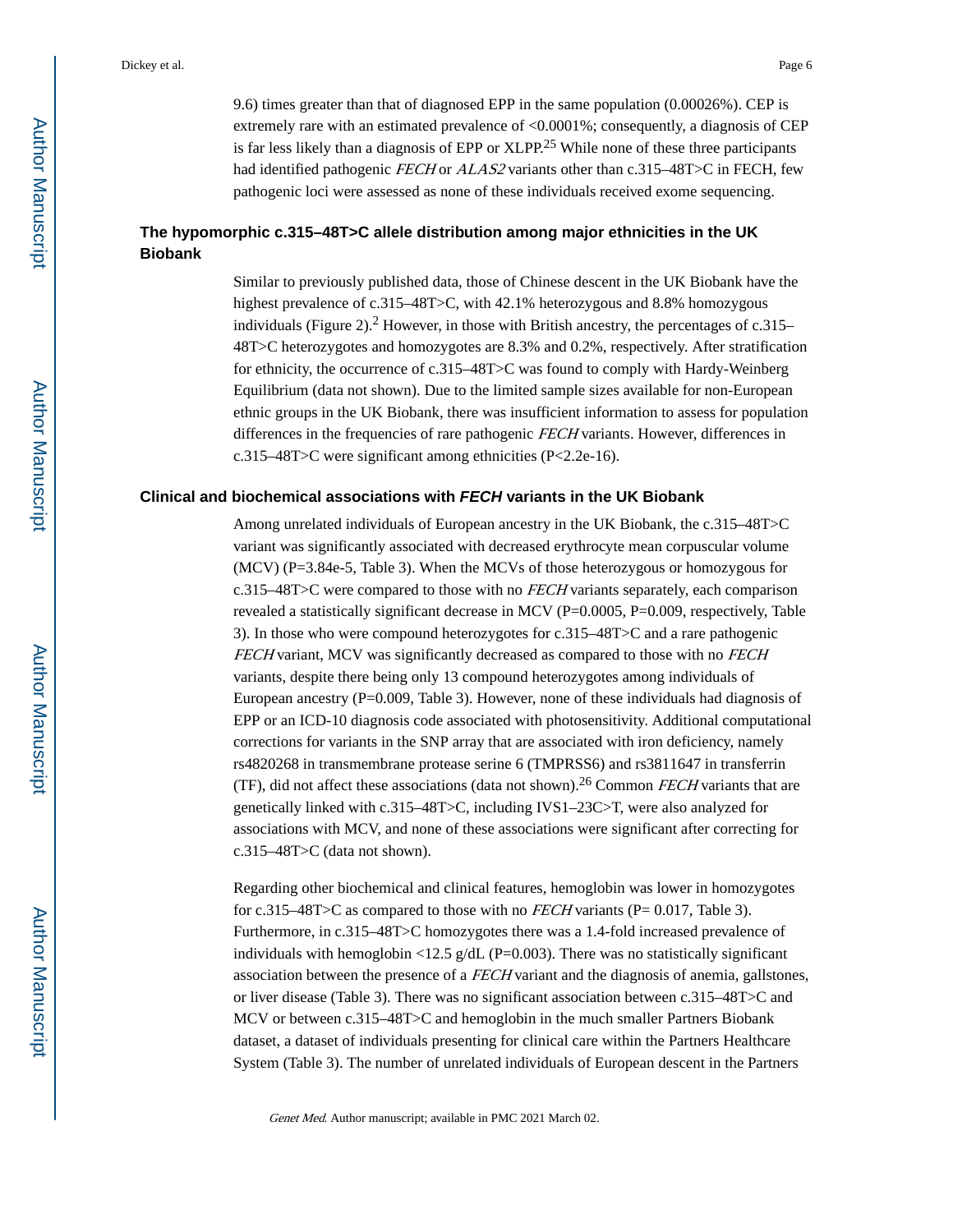Biobank was 6.8% that of the UK Biobank (25,696 versus 379,390). Additionally, the hemoglobin of individual of European descent in the Partners Biobank was lower than in the UK Biobank dataset of healthy volunteers (p< 2.2e-16). In a second subset of 63,670 unrelated individuals of European descent in the UK Biobank, a group who were excluded from the first subset of 379,390 individuals due to genetic relatedness, there was again a significant association between MCV and c.315–48T>C (Table 3).

A meta-analysis of the Partners Biobank and two unrelated ethnic populations within the UK Biobank confirmed a significant linear association between MCV and c.315–48T>C (Table 3). In the meta-analysis, homozygotes for c.315–48T>C similarly had significantly lower MCV and hemoglobin and higher prevalence of hemoglobin < 12.5 mg/dL versus those with no FECH variants (Table 3). The second subset of unrelated individuals of European descent in the UK Biobank could not be included in this meta-analysis, as all of the individuals in the second subset were genetically related to those in the first.

## **Discussion**

The frequency of pathogenic FECH variants in the UK Biobank provides evidence that EPP is underdiagnosed. Based on allele frequencies of  $c.315-48T>C$  and rare pathogenic FECH variants in the UK Biobank, the estimated genetic prevalence of EPP in individuals of European ancestry in the UK is 0.0052% (95% CI: 0.0036%, 0.0068%), and this estimate increases to 0.0059% (95% CI: 0.0042%−0.0076%) when correcting for pathogenic variants that are not reported in the UK Biobank exomic sequences and for variants that cannot be identified as pathogenic due to insufficient clinical data. This calculated estimate is 2.3 (95% CI:1.7–3.0) times higher than the estimate in the UK, which is based on the rate of diagnosis of EPP.10 Furthermore, the estimated genetic prevalence of EPP among unrelated individuals of European descent in the UK Biobank is 7.5 (95% CI: 5.3–9.6) times higher than the prevalence of diagnosed EPP in the same population (0.00026%). The significant decrement in MCV in the 13 compound heterozygotes identified in Table 3, which was not present in individuals with one rare pathogenic FECH variant, suggests that some of these individuals likely have undiagnosed EPP, or possibly subclinical EPP. In addition to shedding light on the prevalence of EPP, this study also demonstrates a novel association between the c.315– 48C>T variant and both MCV and hemoglobin.

This study's calculation of EPP prevalence is predicated on complete penetrance of the disorder, after accounting for the role of c.315–48T>C. Decreased penetrance in EPP cannot be excluded, but is probably rare, if present at all, as it has not previously been reported. Among more than 155 family cohorts of EPP patients that have been published in the literature, no occurrence of a non-penetrant disease-associated genotype has been reported. 2,27,28 Only one case of subclinical EPP has been described in the literature, in an individual with p.(Pro334Leu) in *trans* of c.315–48T>C. This individual had anemia and elevated PPIX, but no reported photosensitivity (Supplemental Table 1).<sup>29</sup> Although none of the 13 individuals with both a pathogenic variant and c.315–48T>C in this study had a diagnosis code associated with photosensitivity, it may be expected that undiagnosed adult EPP patients would no longer seek medical attention for their symptoms, as even diagnosed EPP patients report negative experiences telling physicians about their symptoms.13 Furthermore,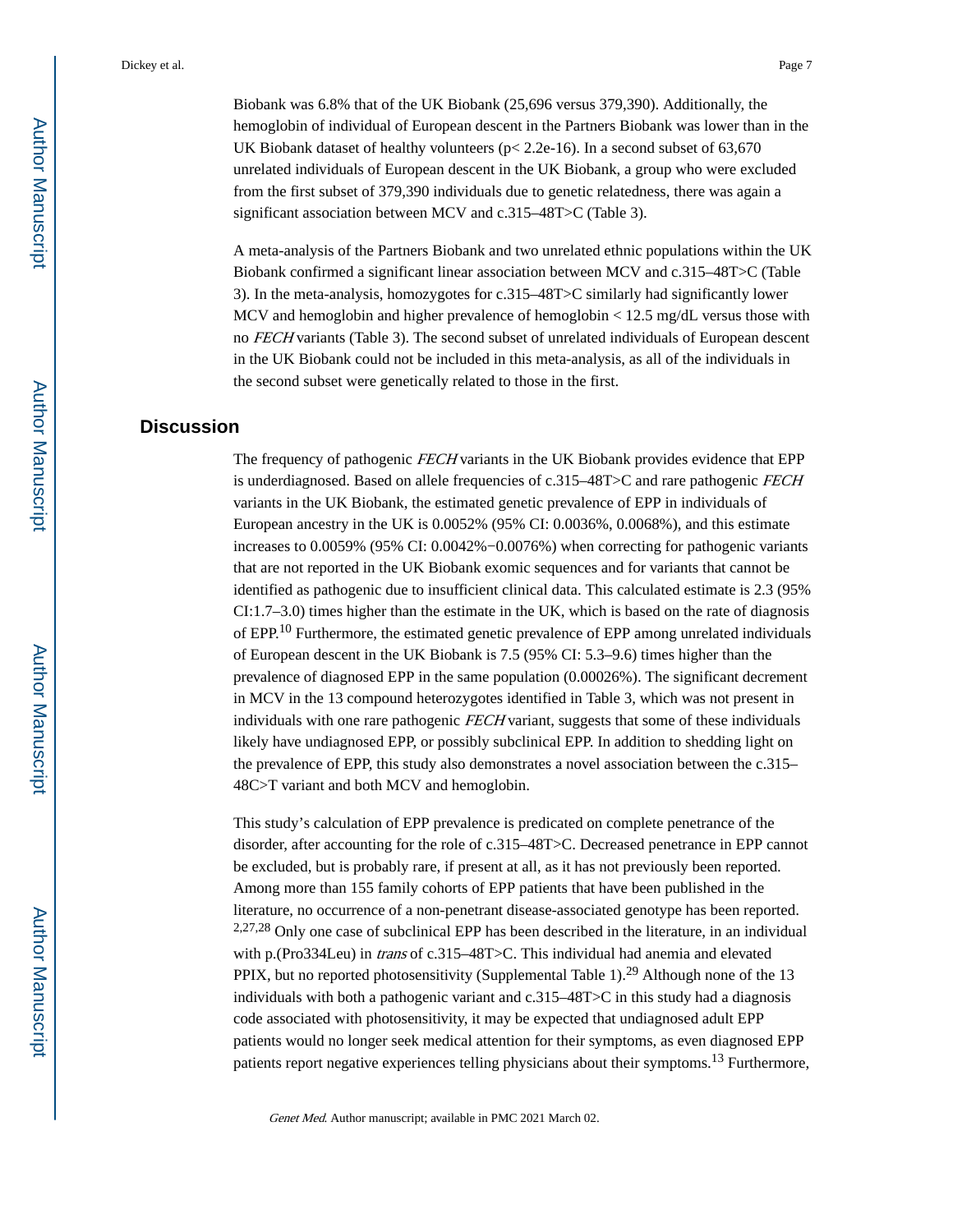because there may be no visible skin changes despite severe pain, physicians may not diagnose it as a form of photosensitivity.<sup>30</sup> In EPP, there are likely environmental or genetic factors affecting a patient's degree of photosensitivity that have yet to be identified, which could also influence the likelihood of diagnosis. Future studies to better understand the variable expressivity in EPP could pave the way for new treatments.

This study provides evidence that EPP is underdiagnosed, which should encourage efforts to decrease the many barriers that EPP patients face in their attempt to find a diagnosis. Firstly, because few physicians know about EPP and because of the minimal visible skin changes in some patients despite severe pain, there exists a large barrier to a physician's consideration of EPP in the differential diagnosis, even among specialists.<sup>30</sup> This could be remedied through solutions such as routine genomic sequencing and electronic medical record clinician decision support tools, as well as increased physician awareness of the disease. A new treatment for EPP called afamelanotide was approved in Europe a few years ago and recently approved by the US FDA; consequently, efforts to identify patients is increasingly important in order to bring this and future new therapies to individuals who could benefit from them.14,15 A second barrier in the US is in the laboratory diagnosis of EPP, which must include measurement of erythrocyte total and metal-free protoporphyrin. Some major commercial labs, such as Quest and LabCorp, provide a "free erythrocyte protoporphyrin" test, which is actually a zinc protoporphyrin test.<sup>31</sup> Because zinc protoporphyrin is often normal in EPP, the diagnosis may be missed.<sup>2,31</sup> Because EPP has been considered rare, there has to date been insufficient motivation to address this problem.

Only two studies have described a role for the hypomorphic c.315–48T>C allele in patients outside of classical EPP, studies that described an incomplete EPP phenotype in four individuals homozygous for this allele.<sup>32,33</sup> However, the presence of a deletion or cryptic intronic variant was not excluded; cryptic intronic variants were recently discovered in four individuals homozygous for c.315–48T>C and with the EPP phenotype.<sup>27</sup> Interestingly, based on the computationally-assessed pattern of growth of c.315–48T>C in Asian populations over time, there is evidence for positive selection for the variant in this population.<sup>2</sup> In other genetic diseases, such as sickle cell anemia [MIM: 603903], a protective effect of pathogenic variants has been demonstrated for particular clinical outcomes, accounting for the persistence of the variants in the population, so a similar selective advantage of c.315–48T>C is possible, perhaps related to anemia.<sup>34</sup> Notably, in vitro studies revealed that red cells from EPP patients were resistant to malaria, an effect that was secondary to FECH deficiency and not PPIX accumulation, as this resistance to malaria was not present in red cells from individuals with XLPP.<sup>34</sup>

This study is the first to demonstrate a significant association between the c.315–48T>C allele and either MCV or hemoglobin. A decrement in MCV and hemoglobin was not reproduced in individuals with one rare disease-causing allele, likely due to the small sample size. In the Partners Biobank, no significant association was detected between MCV and c.315–48T>C, possibly again an effect of dataset size and decreased statistical power. Population differences between the two datasets could provide another explanation, with the Partner's Biobank participants selecting for preferentially unhealthy subjects who have lower MCV and hemoglobin, as well as having more inter-patient variability in these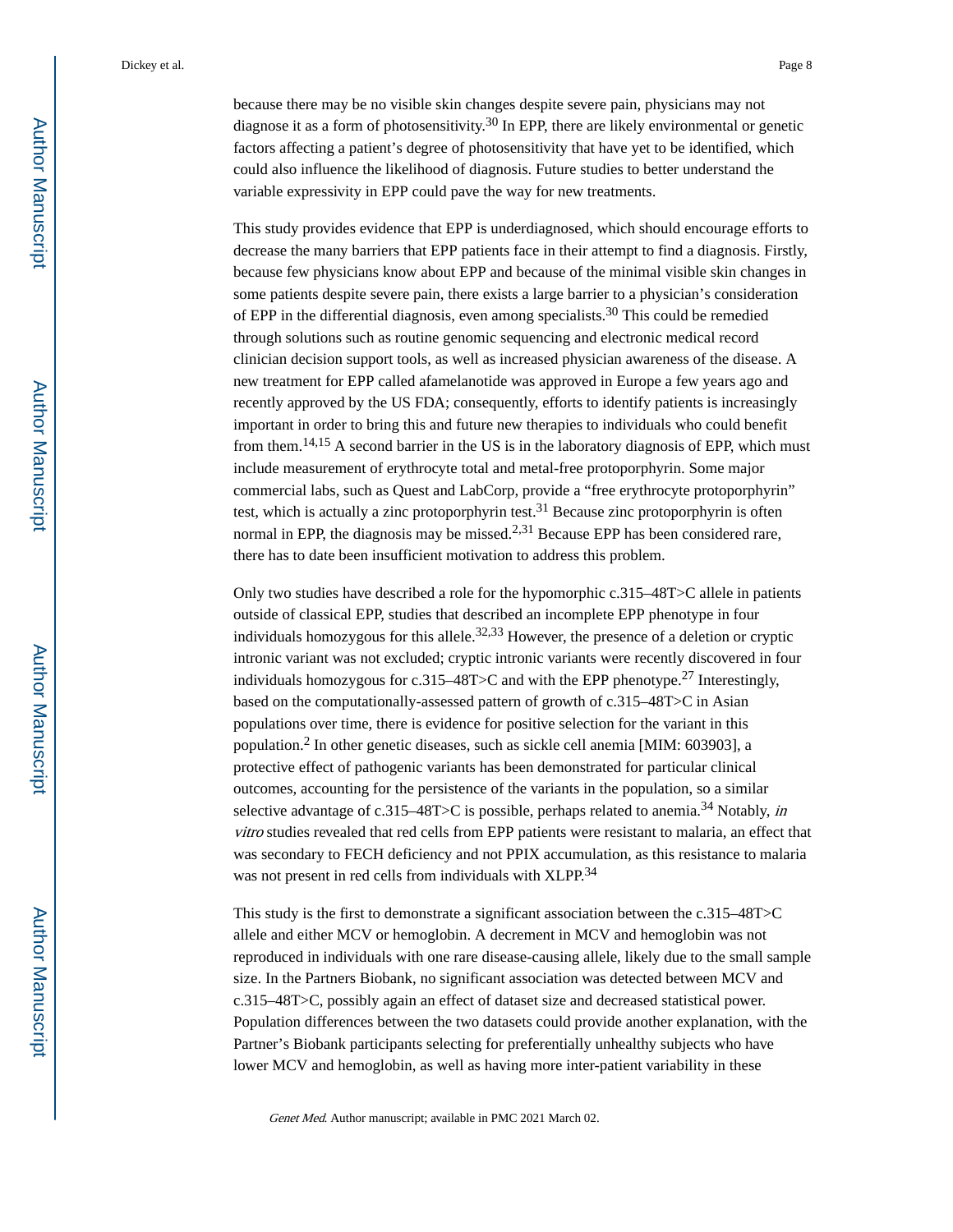hematological characteristics due to a variety of medical conditions. Nonetheless, the collective evaluation of these datasets by a meta-analysis strengthens the evidence for an association between c.315–48T>C and both MCV and hemoglobin (Table 3).

The mechanism of reduced MCV and hemoglobin in individuals with c.315–48T>C is uncertain. There is a poorly defined clinical association of EPP with iron deficiency, which is seen in 20–50% of patients despite the appropriate regulation of both hepcidin and iron absorption.1,35,36 This iron deficiency is unexpected because although both iron and metalfree PPIX are substrates of FECH, only metal-free PPIX accumulates. Unfortunately, iron deficiency could not be tested in this study because serum iron parameters were not measured in the UK Biobank cohort. Apart from systemic iron deficiency, a possible explanation for reduced MCV is through a decrease in Mitoferrin-1 (MFRN1), which transports iron into the mitochondria for use by FECH. One study has reported a strong correlation between FECH activity and the expression of the FECH-complexed mitochondrial protein Mitoferrin-1 (MFRN1) among individuals with EPP, XLPP, and healthy controls; consequently, decreased MFRN1 could have a role in the observed association between c.315–48T>C and MCV.<sup>37,38</sup> Alternatively, it is possible that the variant causes microcytosis through another mechanism, such as a slight reduction in heme synthesis, which could result in decreased hemoglobin synthesis through heme-dependent regulatory pathways such as heme-regulated elongation initiation factor kinase 1A (EIFK1A, also known as heme-regulated inhibitor, HRI). Future in vitro studies should investigate and confirm the role of FECH deficiency in microcytosis mechanistically. The association between c.315–48T>C and both hemoglobin and MCV suggests that slight FECH deficiency predisposes to anemia without engendering an overt EPP phenotype. The extent to which FECH, along with other clinical or genetic factors, may predispose to clinically important anemia outside of EPP should be the topic of future investigations.

This study has several limitations. Because erythrocyte metal-free protoporphyrin levels could not be performed to conclude whether or not participants have EPP, decreased penetrance cannot be excluded. Regarding the nine variants that have been observed in EPP in trans of another rare variant but not c.315–48T>C, further clinical studies to ascertain which combinations of these variants can result in EPP may provide a better understanding of EPP prevalence. In addition, the correction for large deletions, likely cryptic variants, and private missense variants are predictions, and thus subject to error. Furthermore, this study had limited power to detect associations with EPP-related traits due to the small number of rare pathogenic FECH variants. Regarding the association between c.315–48T>C and both MCV and hemoglobin, ideally this would have been corroborated using another dataset, and preferably one measuring iron. However, there were no other datasets available of a similar size for comparison that include both the genetic and biochemical data of relatively healthy individuals. An effect of unknown confounders or variants genetically linked with c.315– 48T>C is possible. Additionally, because the UK Biobank evaluates disproportionately healthy participants in the UK, our observations may not apply equally to clinical features in other populations.

A strength of this study is that it evaluates for the first time the prevalence of pathogenic FECH variants in a large exomic dataset and uses this data to estimate of EPP prevalence.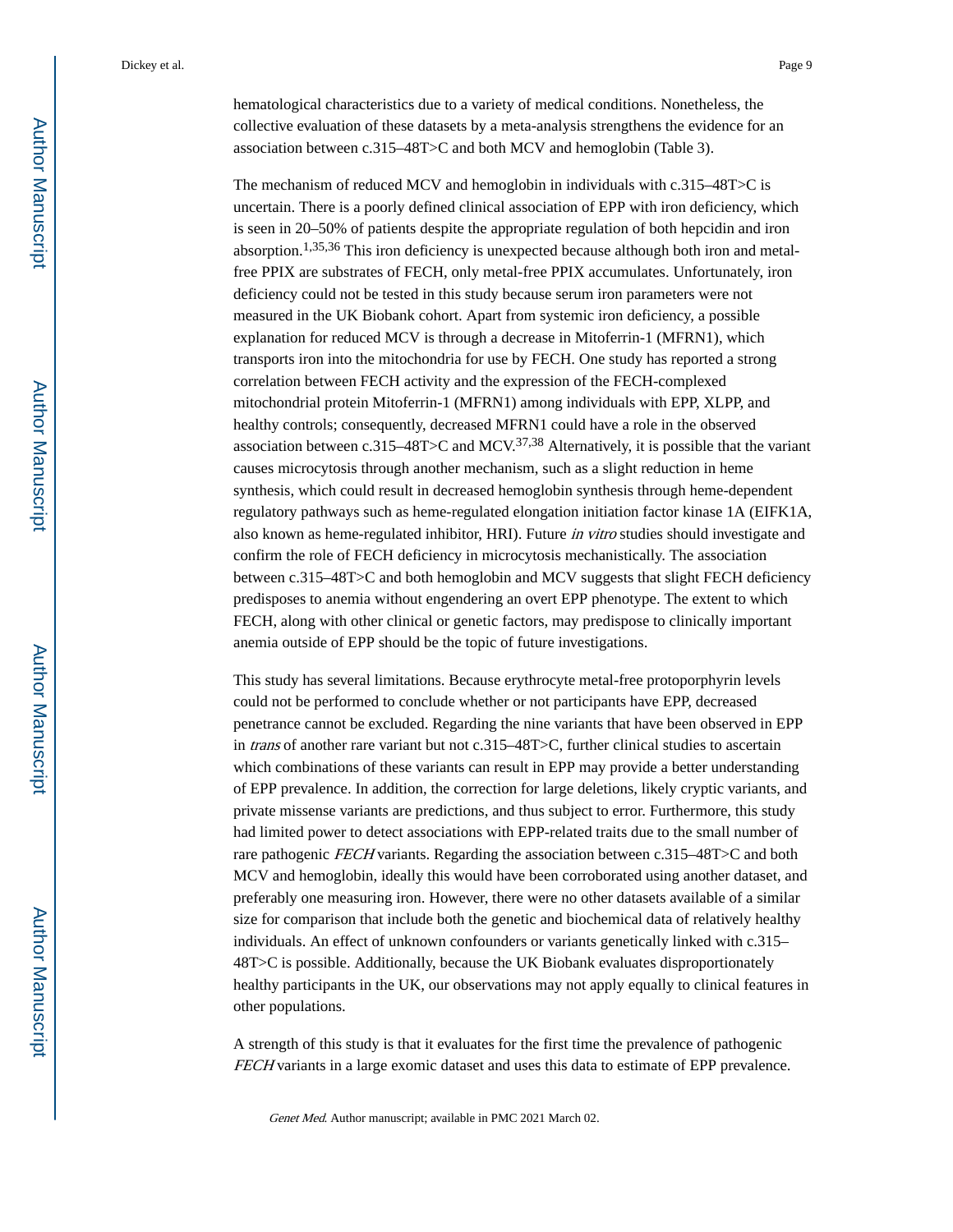Because of the evidence for EPP underdiagnosis found in this study, increased efforts to decrease barriers to diagnosis are essential, especially now that an effective therapy has been FDA-approved. As this study primarily analyzed individuals of European descent in the UK, further research is needed to evaluate EPP prevalence and underdiagnosis in other ethnicities.<sup>39</sup> Furthermore, this is the first study to suggest a role for c.315–48T $>$ C in erythrocytes outside of classical EPP, which should be further evaluated. EPP is a lifealtering condition that limits quality of life with risk of hepatic complications that can be fatal. Although a new therapy has been developed for EPP, which represents a significant advancement in the field, the clinical impact of any treatment will be muted if a large percentage of EPP patients remain undiagnosed.

## **Supplementary Material**

Refer to Web version on PubMed Central for supplementary material.

## **Acknowledgments**

I would like to thank Heidi Rehm, PhD for her assistance with FECH variant interpretation and Meg Min-Jung Wang, PhD for her assistance with accessing the UK Biobank. This research has been conducted using the UK Biobank Resource under Application Number 47222.<sup>16</sup> AKD is supported in part by Massachusetts General Hospital's Healthcare Transformation Laboratory. The Porphyrias Consortium (U54 DK083909) is a part of the NCATS RDCRN, which is funded through a collaboration between NCATS and the NIDDK. The WGHS is supported by the NHLBI (HL043851 and HL080467) and the NCI (CA047988 and UM1CA182913), with funding for genotyping provided by Amgen.

## **References:**

- 1. Balwani M, Naik H, Anderson KE, et al. Clinical, biochemical, and genetic characterization of north American patients with erythropoietic protoporphyria and x-linked protoporphyria. JAMA Dermatology. 2017;153(8):789–796. doi:10.1001/jamadermatol.2017.1557 [PubMed: 28614581]
- 2. Gouya L, Martin-Schmitt C, Robreau AM, et al. Contribution of a common single-nucleotide polymorphism to the genetic predisposition for erythropoietic protoporphyria. Am J Hum Genet. 2006;78(1):2–14. doi:10.1086/498620 [PubMed: 16385445]
- 3. Gouya L, Puy H, Robreau AM, et al. The penetrance of dominant erythropoietic protoporphyria is modulated by expression of wildtype FECH. Nat Genet. 2002;30(1):27–28. doi:10.1038/ng809 [PubMed: 11753383]
- 4. Balwani M, Bloomer J, Desnick R, Porphyrias Consortium of the NIH-Sponsored Rare Diseases Clinical Research Network. Erythropoietic Protoporphyria, Autosomal Recessive.; 1993.
- 5. Ducamp S, Schneider-Yin X, De Rooij F, et al. Molecular and functional analysis of the C-terminal region of human erythroid-specific 5-aminolevulinic synthase associated with X-linked dominant protoporphyria (XLDPP). Hum Mol Genet. 2013;22(7):1280–1288. doi:10.1093/hmg/dds531 [PubMed: 23263862]
- 6. Whatley SD, Ducamp S, Gouya L, et al. C-terminal deletions in the ALAS2 gene lead to gain of function and cause X-linked dominant protoporphyria without anemia or iron overload. Am J Hum Genet. 2008;83(3):408–414. doi:10.1016/j.ajhg.2008.08.003 [PubMed: 18760763]
- 7. Balwani M, Doheny D, Bishop DF, et al. Loss-of-Function Ferrochelatase and Gain-of-Function Erythroid-Specific 5-Aminolevulinate Synthase Mutations Causing Erythropoietic Protoporphyria and X-Linked Protoporphyria in North American Patients Reveal Novel Mutations and a High Prevalence of X-Lin. Mol Med. 2013;19(1):26–29. doi:10.2119/molmed.2012.00340 [PubMed: 23364466]
- 8. Whatley SD, Mason NG, Holme SA, Anstey AV, Elder GH, Badminton MN. Molecular epidemiology of erythropoietic protoporphyria in the U.K. Br J Dermatol. 2010;162(3):642–646. doi:10.1111/j.1365-2133.2010.09631.x [PubMed: 20105171]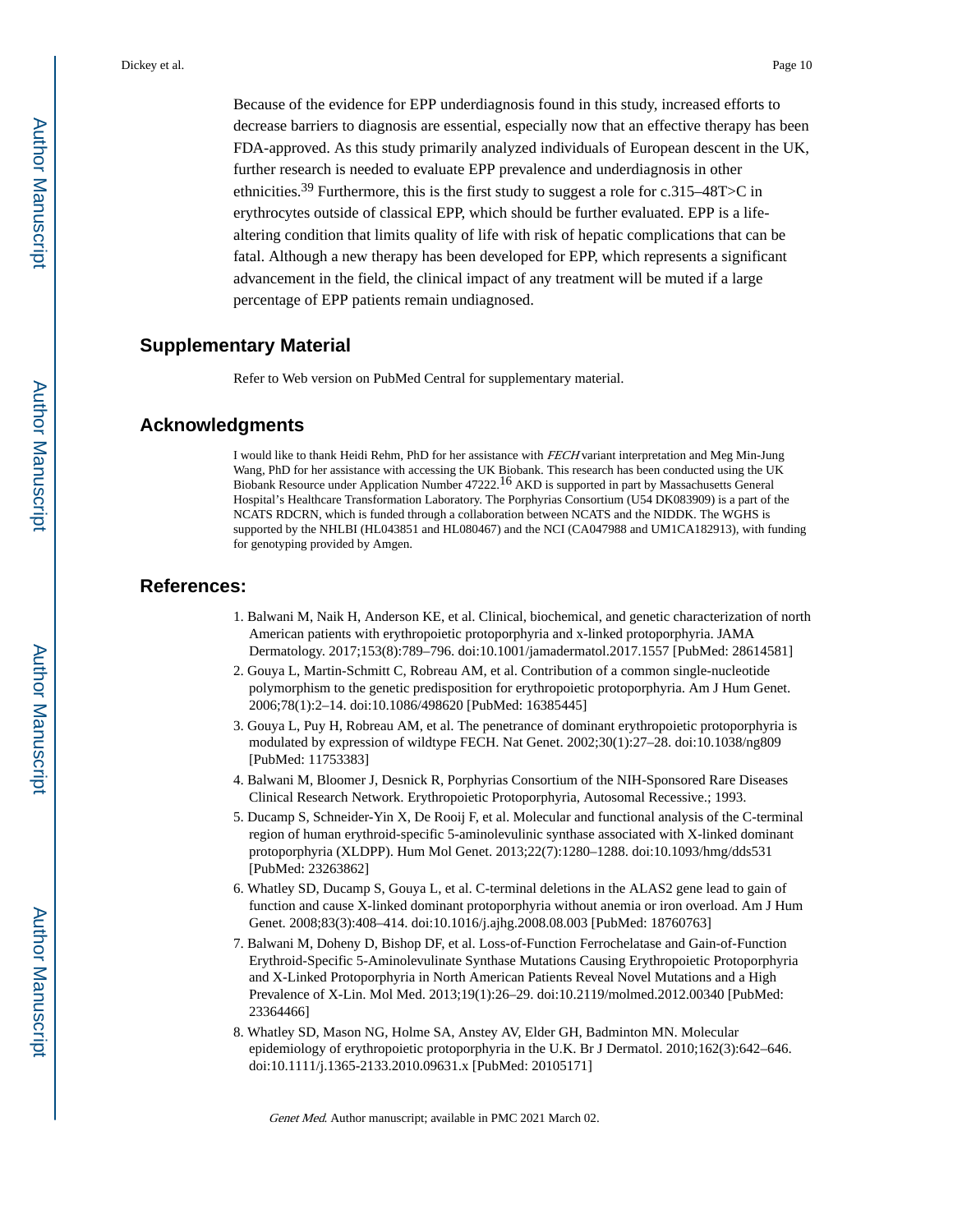- 9. Anstey AV, Hift RJ. Liver disease in erythropoietic protoporphyria: Insights and implications for management. Gut. 2007;56(7):1009–1018. doi:10.1136/gut.2006.097576 [PubMed: 17360790]
- 10. Elder G, Harper P, Badminton M, Sandberg S, Deybach JC. The incidence of inherited porphyrias in Europe. J Inherit Metab Dis. 2013;36(5):849–857. doi:10.1007/s10545-012-9544-4 [PubMed: 23114748]
- 11. Frank J, Poblete-Gutiérrez P. Delayed diagnosis and diminished quality of life in erythropoietic protoporphyria: results of a cross-sectional study in Sweden. J Intern Med. 2011;269(3):270–274. doi:10.1111/j.1365-2796.2010.02283.x [PubMed: 21332583]
- 12. Lala SM, Naik H, Balwani M. Diagnostic Delay in Erythropoietic Protoporphyria. J Pediatr. 2018;202:320–323.e2. doi:10.1016/j.jpeds.2018.06.001 [PubMed: 30041937]
- 13. Pitfalls Dickey A. and proposed solutions for patient communication about erythropoietic protoporphyria: A survey of parents and adult patients. J Am Acad Dermatol. 2019;81(5):1204– 1207. doi:10.1016/j.jaad.2019.04.010 [PubMed: 30978424]
- 14. Langendonk JG, Balwani M, Anderson KE, et al. Afamelanotide for Erythropoietic Protoporphyria. N Engl J Med. 2015;373(1):48–59. doi:10.1056/NEJMoa1411481 [PubMed: 26132941]
- 15. Biolcati G, Marchesini E, Sorge F, Barbieri L, Schneider-Yin X, Minder EI. Long-term observational study of afamelanotide in 115 patients with erythropoietic protoporphyria. Br J Dermatol. 2015;172(6):1601–1612. doi:10.1111/bjd.13598 [PubMed: 25494545]
- 16. Bycroft C, Freeman C, Petkova D, et al. The UK Biobank resource with deep phenotyping and genomic data. Nature. 2018;562(7726):203–209. doi:10.1038/s41586-018-0579-z [PubMed: 30305743]
- 17. Richards S, Aziz N, Bale S, et al. Standards and guidelines for the interpretation of sequence variants: A joint consensus recommendation of the American College of Medical Genetics and Genomics and the Association for Molecular Pathology. Genet Med. 2015;17(5):405–424. doi:10.1038/gim.2015.30 [PubMed: 25741868]
- 18. Abou Tayoun AN, Pesaran T, DiStefano MT, et al. Recommendations for interpreting the loss of function PVS1 ACMG/AMP variant criterion. Hum Mutat. 2018;39(11):1517–1524. doi:10.1002/ humu.23626 [PubMed: 30192042]
- 19. ClinGen Sequence Variant Interpretation Recommendation for in Trans Criterion (PM3)-Version 1.0 Working Group Page: [Https://Clinicalgenome.Org/Working-Groups/Sequence-Variant-](Https://clinicalgenome.org/working-groups/sequence-variant-interpretation/)[Interpretation/](Https://clinicalgenome.org/working-groups/sequence-variant-interpretation/) SVI Recommendation for in Trans Criterion (PM3)-Version 1.0.; 2019 [https://](https://clinicalgenome.org/working-groups/sequence-variant-interpretation/) [clinicalgenome.org/working-groups/sequence-variant-interpretation/](https://clinicalgenome.org/working-groups/sequence-variant-interpretation/). Accessed January 9, 2020.
- 20. Bonkovsky HL, Maddukuri VC, Yazici C, et al. Acute porphyrias in the USA: features of 108 subjects from porphyrias consortium. Am J Med. 2014;127(12):1233–1241. doi:10.1016/ j.amjmed.2014.06.036 [PubMed: 25016127]
- 21. Ridker PM, Chasman DI, Zee RYL, et al. Rationale, design, and methodology of the Women's Genome Health Study: A genome-wide association study of more than 25 000 initially healthy American women. Clin Chem. 2008;54(2):249–255. doi:10.1373/clinchem.2007.099366 [PubMed: 18070814]
- 22. Li B, Leal SM. Methods for Detecting Associations with Rare Variants for Common Diseases: Application to Analysis of Sequence Data. Am J Hum Genet. 2008;83(3):311–321. doi:10.1016/ j.ajhg.2008.06.024 [PubMed: 18691683]
- 23. Whatley SD, Mason NG, Holme SA, Anstey AV, Elder GH, Badminton MN. Gene Dosage Analysis Identifies Large Deletions of the FECH Gene in 10% of Families with Erythropoietic Protoporphyria. J Invest Dermatol. 2007;127:2790–2794. doi:10.1038/sj.jid.5700924 [PubMed: 17597821]
- 24. Elder GH, Gouya L, Whatley SD, Puy H, Badminton MN, Deybach J-C. The molecular genetics of erythropoietic protoporphyria. Cell Mol Biol (Noisy-le-grand). 2009;55(2):118–126. [http://](http://www.ncbi.nlm.nih.gov/pubmed/19656460) [www.ncbi.nlm.nih.gov/pubmed/19656460](http://www.ncbi.nlm.nih.gov/pubmed/19656460). Accessed October 18, 2019. [PubMed: 19656460]
- 25. Karim Z, Lyoumi S, Nicolas G, Deybach JC, Gouya L, Puy H. Porphyrias: A 2015 update. Clin Res Hepatol Gastroenterol. 2015;39(4):412–425. doi:10.1016/j.clinre.2015.05.009 [PubMed: 26142871]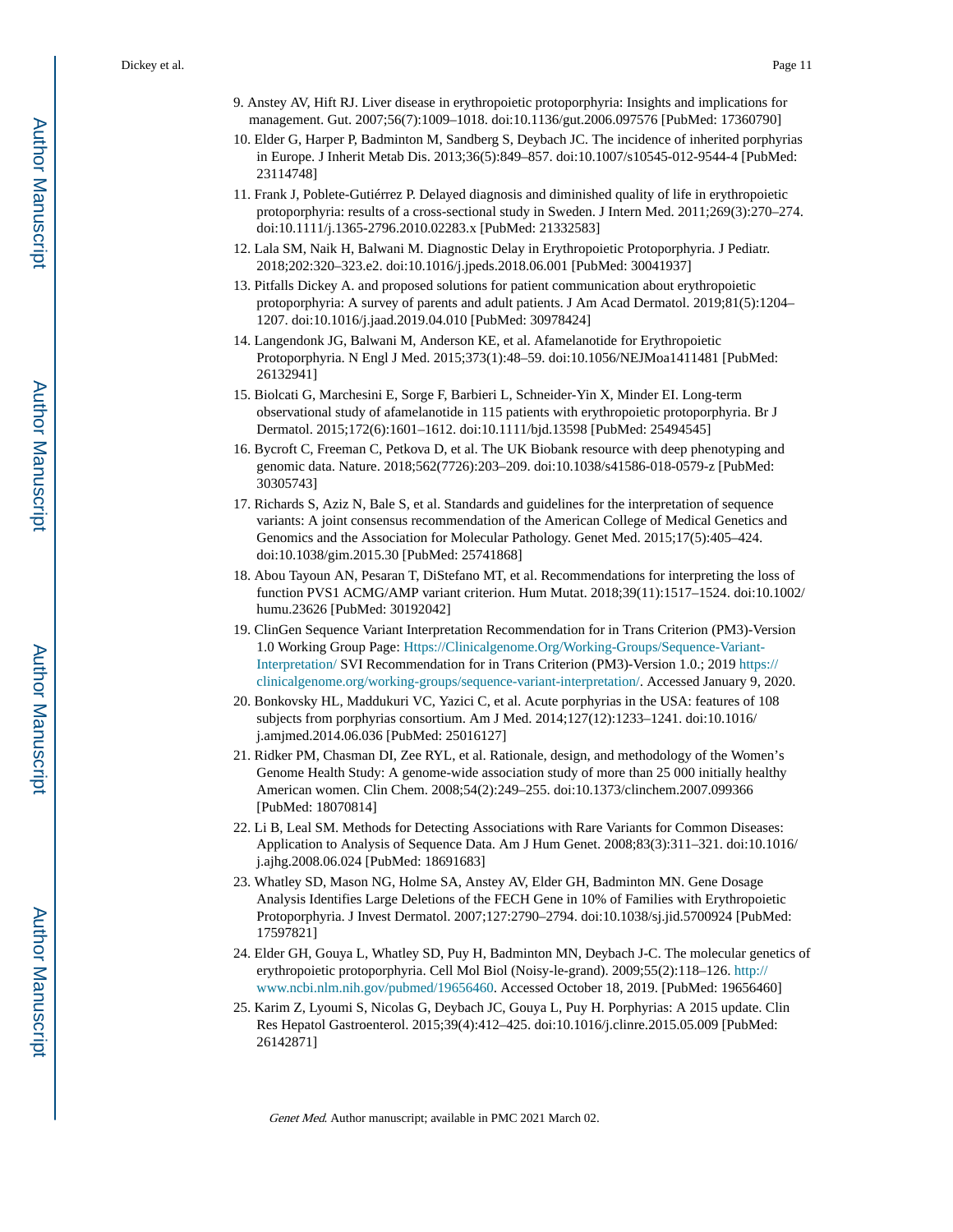- 26. Benyamin B, Ferreira MAR, Willemsen G, et al. Common variants in TMPRSS6 are associated with iron status and erythrocyte volume. Nat Genet. 2009;41(11):1173–1175. doi:10.1038/ng.456 [PubMed: 19820699]
- 27. Chiara M, Primon I, Tarantini L, et al. Targeted resequencing of FECH locus reveals that a novel deep intronic pathogenic variant and eQTLs may cause erythropoietic protoporphyria (EPP) through a methylation-dependent mechanism. Genet Med. 2020;22(1):35–43. doi:10.1038/ s41436-019-0584-0 [PubMed: 31273344]
- 28. Parker M, Corrigall AV., Hift RJ, Meissner PN. Molecular characterization of erythropoietic protoporphyria in South Africa. Br J Dermatol. 2008;159(1):182–191. doi:10.1111/ j.1365-2133.2008.08580.x [PubMed: 18460026]
- 29. Berroeta L, Man I, Goudie DR, Whatley SD, Elder GH, Ibbotson SH. Late presentation of erythropoietic protoporphyria: case report and genetic analysis of family members. Br J Dermatol. 2007;157(5):1030–1031. doi:10.1111/j.1365-2133.2007.08117.x [PubMed: 17711525]
- 30. Lecluse ALY, Kuck-Koot VCM, van Weelden H, et al. Erythropoietic protoporphyria without skin symptoms-you do not always see what they feel. Eur J Pediatr. 2008;167(6):703–706. doi:10.1007/ s00431-007-0557-1 [PubMed: 17710435]
- 31. Gou EW, Balwani M, Bissell DM, et al. Pitfalls in erythrocyte protoporphyrin measurement for diagnosis and monitoring of protoporphyrias. Clin Chem. 2015;61(12):1453–1456. doi:10.1373/ clinchem.2015.245456 [PubMed: 26482161]
- 32. Mizawa M, Makino T, Nakano H, Sawamura D, Shimizu T. Incomplete erythropoietic protoporphyria caused by a splice site modulator homozygous IVS3–48C polymorphism in the ferrochelatase gene. Br J Dermatol. 2016;174(1):172–175. doi:10.1111/bjd.14078 [PubMed: 26280465]
- 33. Schneider-Yin X, Mamet R, Minder EI, Schoenfeld N. Biochemical and molecular diagnosis of erythropoietic protoporphyria in an Ashkenazi Jewish family. J Inherit Metab Dis. 2008;31(SUPPL. 2):S363–7. doi:10.1007/s10545-008-0924-8 [PubMed: 18758989]
- 34. Smith CM, Jerkovic A, Puy H, et al. Red cells from ferrochelatase-deficient erythropoietic protoporphyria patients are resistant to growth of malarial parasites. Blood. 2015;125(3):534–541. doi:10.1182/blood-2014-04-567149 [PubMed: 25414439]
- 35. Barman-Aksoezen J, Girelli D, Aurizi C, et al. Disturbed iron metabolism in erythropoietic protoporphyria and association of GDF15 and gender with disease severity. J Inherit Metab Dis. 2017;40(3):433–441. doi:10.1007/s10545-017-0017-7 [PubMed: 28185024]
- 36. Bossi K, Lee J, Schmeltzer P, et al. Homeostasis of iron and hepcidin in erythropoietic protoporphyria. Eur J Clin Invest. 2015;45(10):1032–1041. doi:10.1111/eci.12503 [PubMed: 26199063]
- 37. Phillips J, Farrell C, Wang Y, et al. Strong correlation of ferrochelatase enzymatic activity with Mitoferrin-1 mRNA in lymphoblasts of patients with protoporphyria. Mol Genet Metab. 2018;128:391–395. doi:10.1016/j.ymgme.2018.10.005 [PubMed: 30391163]
- 38. Paradkar PN, Zumbrennen KB, Paw BH, Ward DM, Kaplan J. Regulation of Mitochondrial Iron Import through Differential Turnover of Mitoferrin 1 and Mitoferrin 2. Mol Cell Biol. 2009;29(4):1007–1016. doi:10.1128/mcb.01685-08 [PubMed: 19075006]
- 39. Mizawa M, Makino T, Nakano H, Sawamura D, Shimizu T. Erythropoietic protoporphyria in a Japanese population. Acta Derm Venereol. 2019;99(7):634–639. doi:10.2340/00015555-3184 [PubMed: 30938825]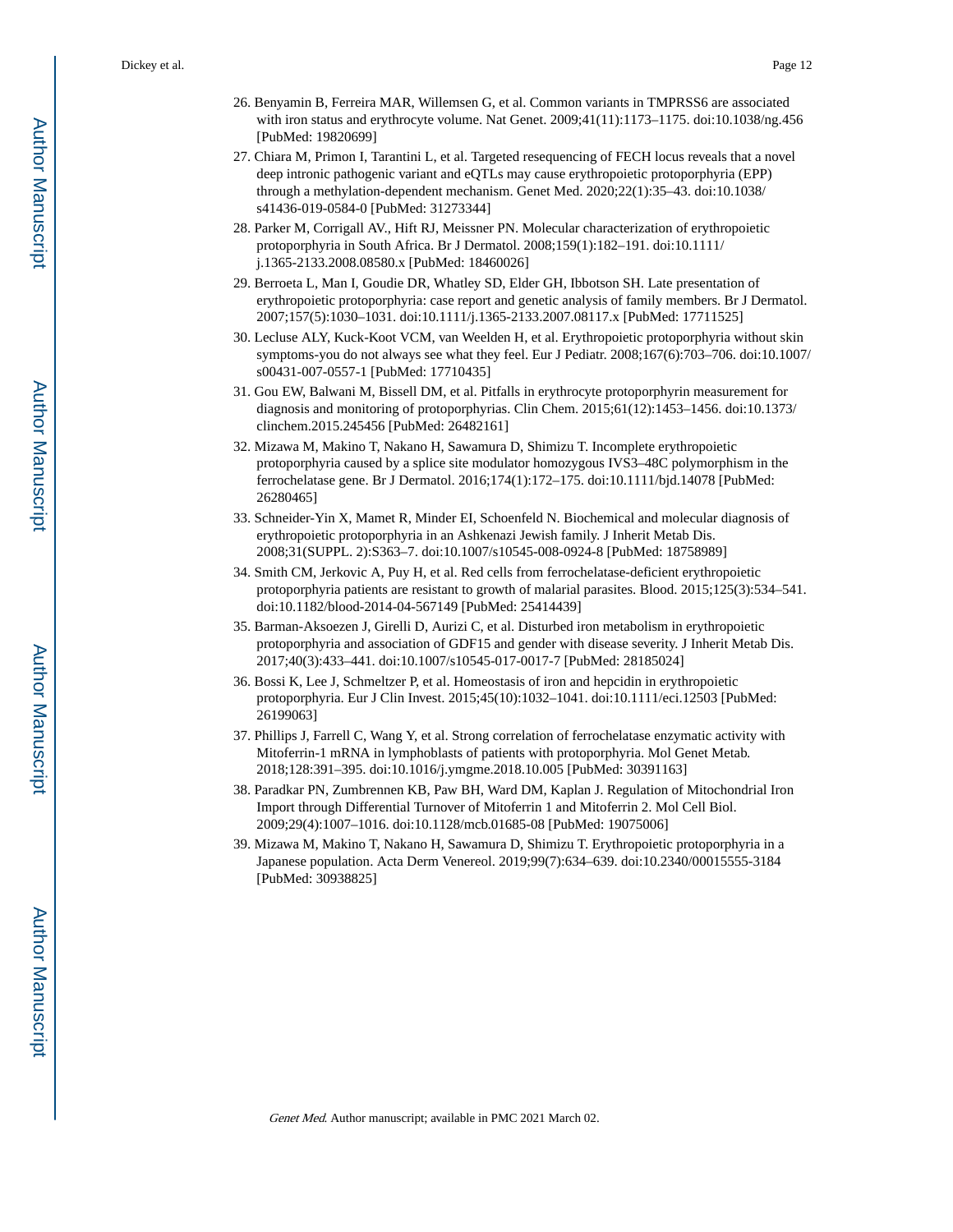Dickey et al. Page 13



## **Figure 1. Pathogenic FECH variants in the UK Biobank and the Porphyrias Consortium dataset, alongside published EPP patient data from the UK.**

The FECH variants in the UK Biobank exome data and the Porphyrias Consortium datasets are displayed alongside published EPP epidemiologic data from the UK. Variants are displayed according to their predicted consequence, regardless of whether or not a more important consequence has also been determined in vitro. Large deletions are not reported in the UK Biobank. Each color depicts a different variant. No variant is duplicated between the seven predicted consequences. Both the c.315–48T>C allele and variants that are only pathogenic when inherited with another rare variant have been excluded from the above figure.

The Porphyrias Consortium dataset subset possessing both c.315–48T>C and one rare variant, n=213; the same subset in the published UK EPP patient dataset, p=179; UK Biobank subset of those with 1 rare pathogenic variant, n=54.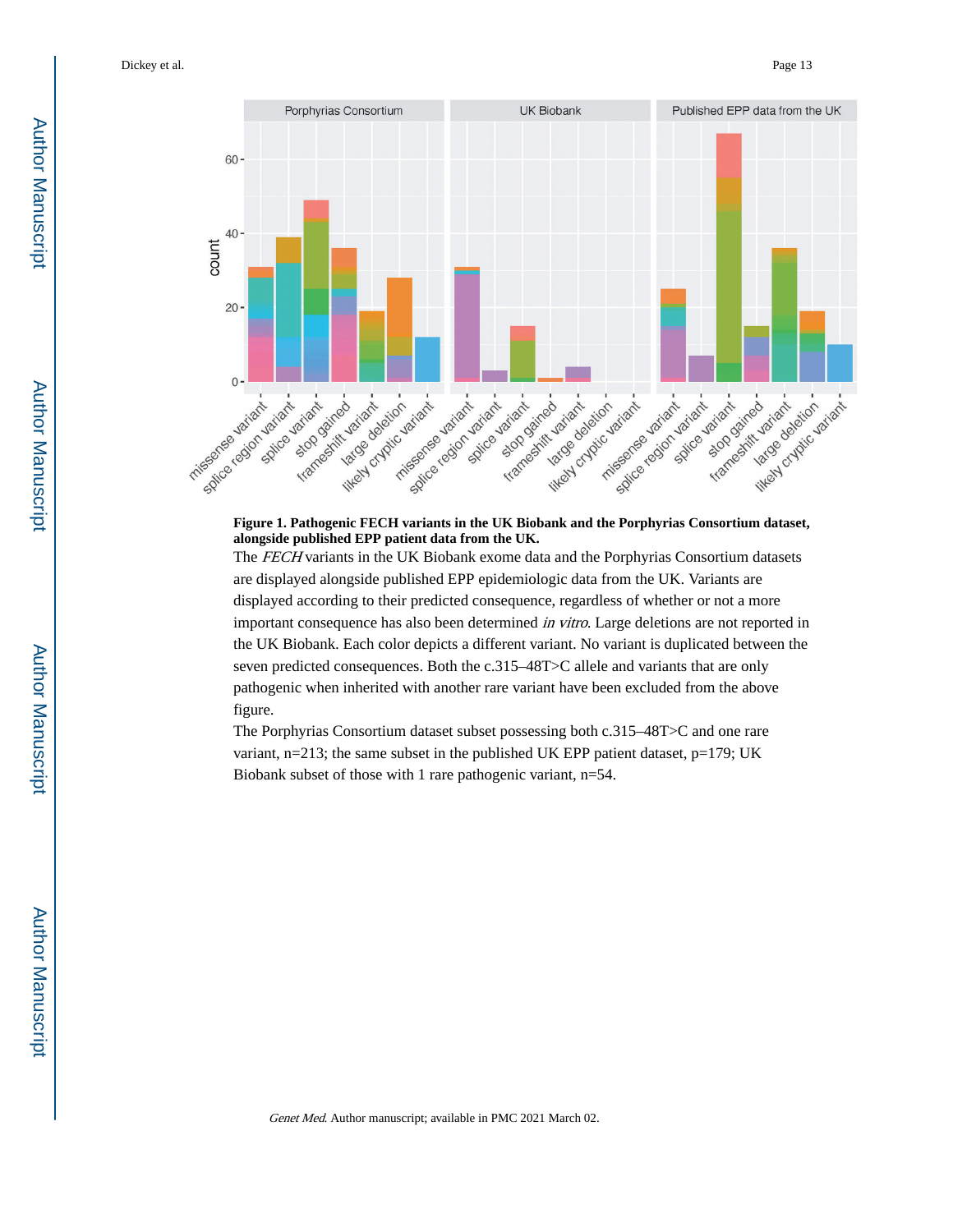

#### **Figure 2. The c.315–48T>C allele among major ethnicities in the UK Biobank.**

The fractions of individuals with 0, 1, or 2 c.315–48T>C variants in the UK Biobank are depicted according to the major documented ethnicities. The numbers of individuals with each ethnicity are listed along with the minor allele frequency. Each ethnicity category with n>1000 was included. These ethnicities are listed exactly as they were in the UK Biobank dataset. MAF, minor allele frequency.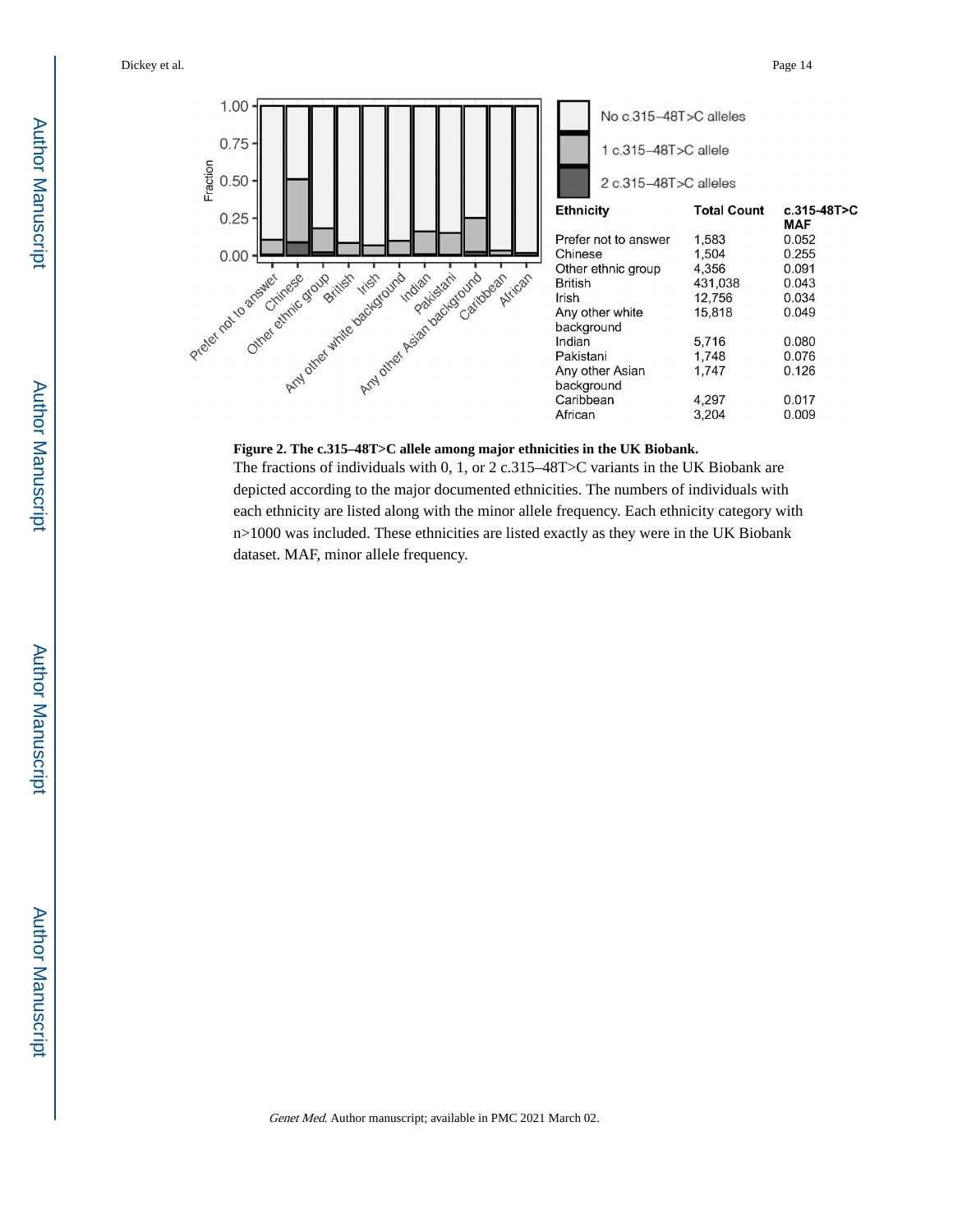#### **Table 1.**

## **The frequency of pathogenic** *FECH* **variants that result in EPP when in** *trans* **of c.315– 48T>C**

The count and frequency of pathogenic FECH variants that result in EPP when in trans of c.315-48T>C were determined in participants in the exome sequences and in the SNP array of UK Biobank (UKB) dataset. These frequencies are displayed alongside the frequencies of these FECH variants in European individuals included in gnomAD, as well as in the SNP arrays of the Partners Biobank and the Women's Genome Health Study (WGHS) datasets.

| <b>Variant</b>                                                                | <b>European</b><br>gnomAD MAF | <b>Partners</b><br><b>Biobank MAF</b> | <b>WGHS</b><br><b>MAF</b> | <b>UKB MAF</b> | <b>UKB</b> exomes<br>variant count | <b>UKB SNPs</b><br>variant count |
|-------------------------------------------------------------------------------|-------------------------------|---------------------------------------|---------------------------|----------------|------------------------------------|----------------------------------|
| c.40delG p. $(Ala14Profs*59)$                                                 | $2.3E-5$                      | NA                                    | NA                        | $3.0E-5$       | 3                                  | NA                               |
| $c.67+1G > T$                                                                 | $\overline{0}$                | NA                                    | NA                        | $1.0E-5$       | $\mathbf{1}$                       | NA                               |
| $c.314 + 2T > G$                                                              | $4.4E - 5$                    | $1.4E-5$                              | NA                        | $1.0E-4$       | 10                                 | 106                              |
| $c.315 - 48T > C$                                                             | 4.9E-02                       | 5.1E-02                               | NA                        | 4.6E-02        | 4,463                              | 43,418                           |
| c.343C>T p.(Arg115*)                                                          | $\mathbf{0}$                  | NA                                    | <b>NA</b>                 | $1.0E-5$       | $\mathbf{1}$                       | <b>NA</b>                        |
| c.418G>A p.(Gly140Arg)                                                        | 8.8E-6                        | NA                                    | NA                        | $1.0E-5$       | $\mathbf{1}$                       | NA                               |
| $c.463 + 1G > C$                                                              | $\overline{0}$                | NA                                    | NA                        | $2.0E - 5$     | $\overline{c}$                     | NA                               |
| c.479A>G p.(Tyr160Cys)                                                        | $\overline{0}$                | NA                                    | NA                        | $1.0E-5$       | $\mathbf{1}$                       | NA                               |
| c.490C>T p.(Arg164Trp)                                                        | 8.8E-6                        | <b>NA</b>                             | NA                        | $1.0E-5$       | 1                                  | 16                               |
| $c.599 - 2A > G$                                                              | $6.5E-5$                      | NA                                    | <b>NA</b>                 | $1.0E-5$       | 1                                  | NA                               |
| $c.599 - 1G > A$                                                              | $\overline{0}$                | NA                                    | NA                        | $1.0E-5$       | $\mathbf{1}$                       | <b>NA</b>                        |
| c.1001C>T p.(Pro334Leu)                                                       | $1.0E-4$                      | $1.4E - 4$                            | $2.4E-4$                  | $2.8E - 4$     | 28                                 | 150                              |
| c.1077G > A                                                                   | $\overline{0}$                | NA                                    | NA                        | $3.0E - 5$     | 3                                  | NA                               |
| c.1115dup p.(Asn372Lysfs*8)                                                   | $\overline{0}$                | NA                                    | NA                        | $1.0E-5$       | $\mathbf{1}$                       | NA                               |
| $c.1137 + 3A > G$                                                             | 8.8E-6                        | NA                                    | NA                        | $\mathbf{0}$   | $\overline{0}$                     | $\tau$                           |
| Pathogenic variants that result in<br>EPP when in <i>trans</i> of c.315–48T>C | $2.6E - 4$                    | $1.5E-4$                              | $2.4E - 4$                | 5.4E-4         | 54                                 | 279                              |
| <b>Total Count</b>                                                            | 63,369                        | 36,422                                | 22,618                    | 49.960         | 49,960                             | 500,953                          |

 $a$ . MAF, minor allele frequency; SNP, single nucleotide polymorphism.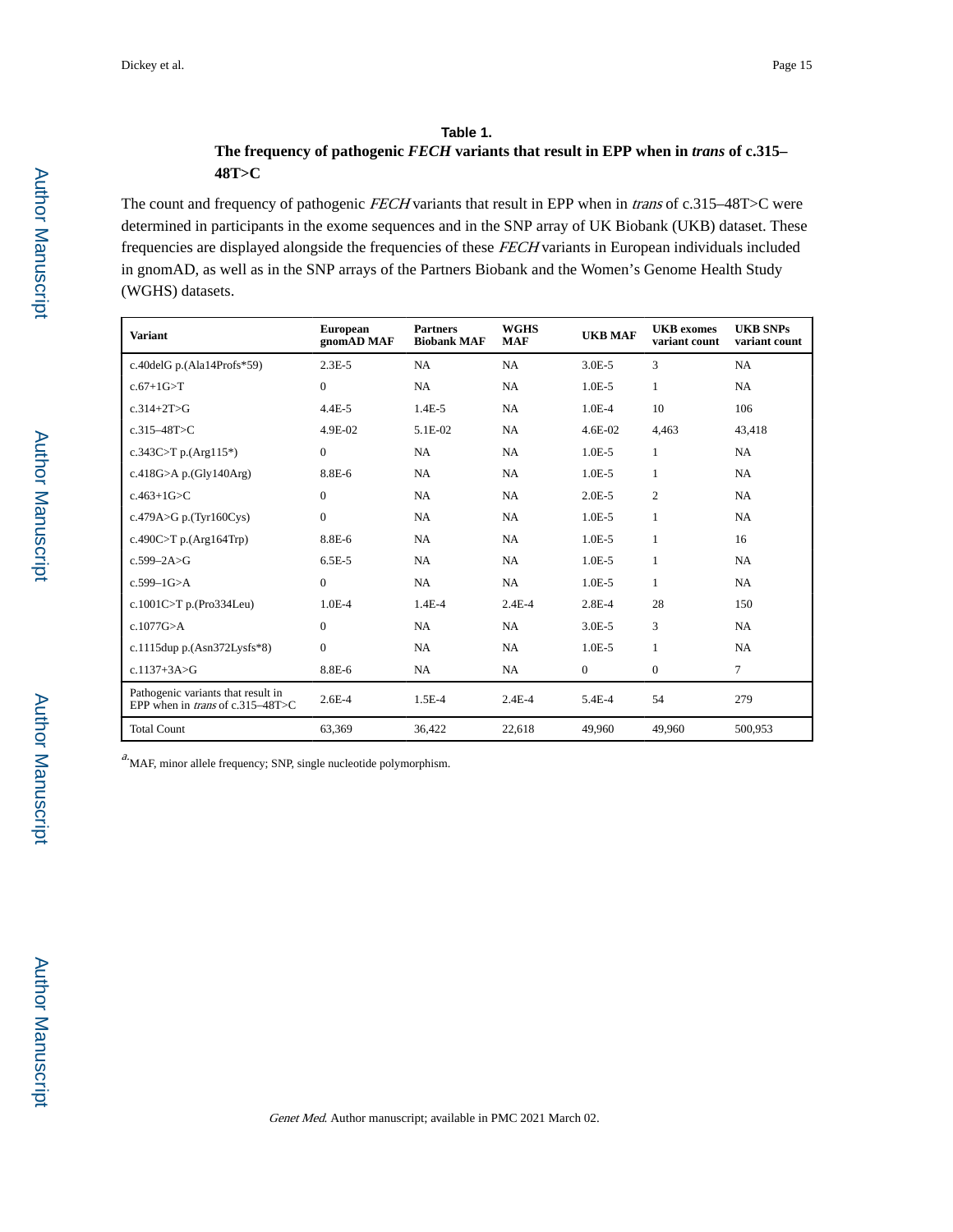#### **Table 2.**

## **The prevalence of EPP and the frequency of pathogenic** *FECH* **variants among unrelated individuals of European descent.**

Among unrelated individuals of European descent, the total count and frequency of identified pathogenic FECH variants that result in EPP when in trans of c.315–48T>C were determined in in the UK Biobank (UKB) dataset, as well as in the Partners Biobank and the Women's Genome Health Study (WGHS) datasets. Calculated estimates of additional pathogenic variants, including large deletions, likely cryptic variants (i.e. intronic variant or missed large deletions), and private missense or splice region variants, are provided. These estimates are based on the relative counts of these variants versus frameshift, splice, and nonsense variants in the Porphyrias Consortium dataset, as well as in a previously published EPP data from the UK. The calculated EPP prevalence based on the above frequencies is provided.

|                                                                                                                      | <b>Partners</b><br><b>Biobank</b><br><b>MAF</b> | <b>WGHS</b><br><b>MAF</b> | <b>UKB</b> exome<br><b>MAF</b> /prevalence | <b>UKB</b> exomes<br>count | <b>UKB SNPs</b><br>count |
|----------------------------------------------------------------------------------------------------------------------|-------------------------------------------------|---------------------------|--------------------------------------------|----------------------------|--------------------------|
| Pathogenic variants that result in EPP when in <i>trans</i> of<br>$c.315 - 48$ T $>$ C                               | 1.9E-4                                          | $2.4E-4$                  | 5.9E-4                                     | 46                         | 222                      |
| Total calculated pathogenic <i>P FECH</i> variants                                                                   |                                                 |                           | 7.9E-5                                     | 6.15                       |                          |
| Calculated large deletions                                                                                           |                                                 |                           | $4.5E - 5$                                 | 3.49                       |                          |
| Calculated likely cryptic variants                                                                                   |                                                 |                           | $2.0E - 5$                                 | 1.57                       |                          |
| Calculated private missense/splice region variants                                                                   |                                                 |                           | $1.4E-5$                                   | 1.09                       |                          |
| Calculated total pathogenic $\frac{b}{c}$ variants                                                                   |                                                 |                           | $6.7E-4$                                   | 52.15                      |                          |
| $c.315 - 48T > C$                                                                                                    | $4.1E-2$                                        | NA                        | $4.4E - 2$                                 | 3371                       | 33264                    |
| Observed count/prevalence of compound heterozygotes<br>for a pathogenic $\stackrel{b}{FECH}$ variant and c.315–48T>C |                                                 |                           | $1.0E - 4$                                 | 4                          | 12                       |
| Count/prevalence of EPP not including calculate variants                                                             |                                                 |                           | $5.2E - 5$                                 | 2.0                        |                          |
| Count/prevalence of EPP including calculated variants                                                                |                                                 |                           | 5.9E-5                                     | 2.3                        |                          |
| Total count of unrelated individuals of European descent                                                             | 25,696                                          | 22,618                    | 38,841                                     | 38,841                     | 379,387                  |

 $a$ . MAF, minor allele frequency; SNP, single nucleotide polymorphism.

b.<br>Pathogenic missense variants that have only been observed to cause EPP in *trans* of another rare variant and not c.315–48T>C were excluded from the pathogenic group in this analysis.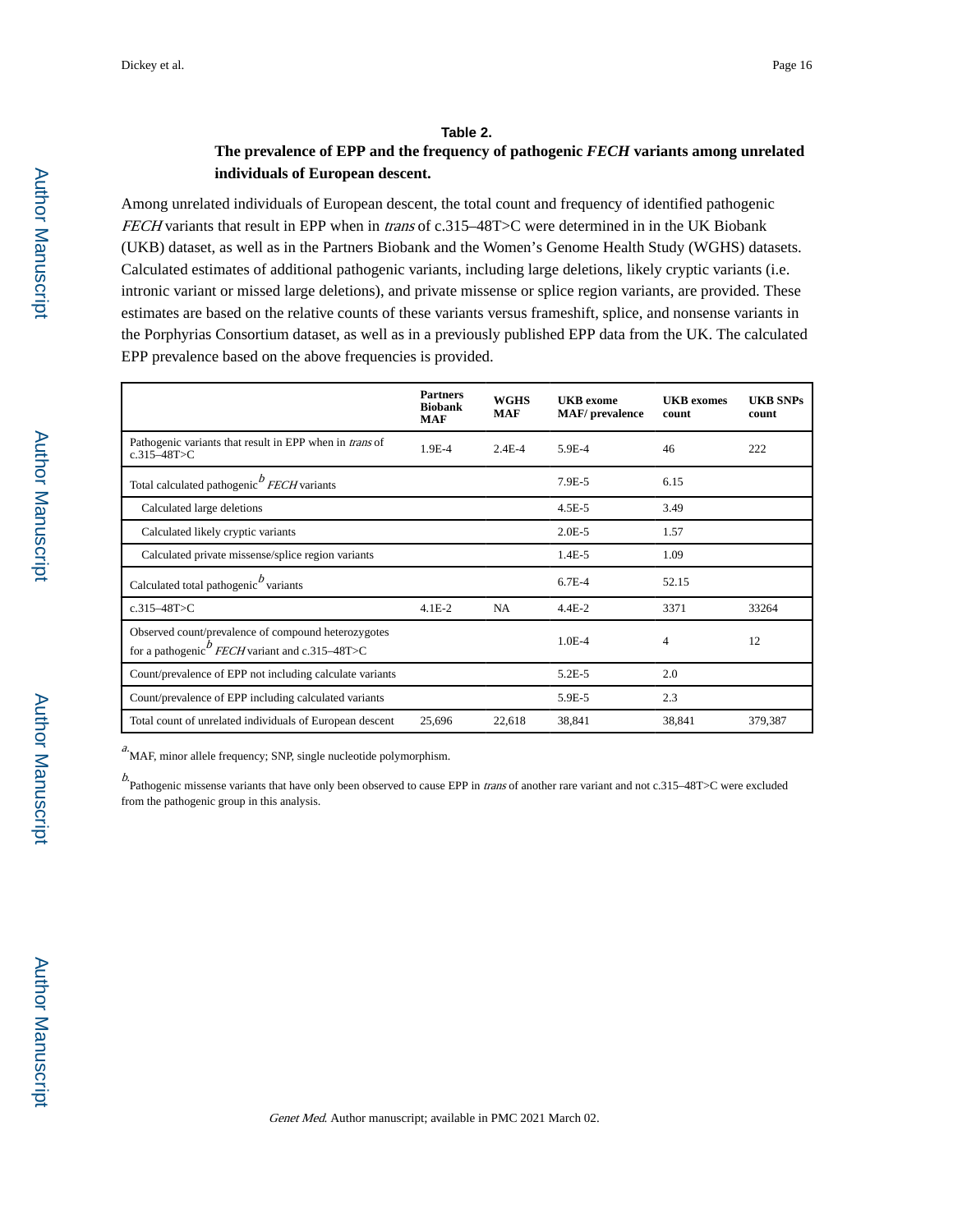## **Table 3. EPP-related clinical and laboratory findings according to** *FECH* **variant category.**

Relevant EPP-related laboratory changes and associated diagnoses are listed according to the major categories of FECH variants. UK Biobank (UKB) and Partners Biobank analyses were restricted to unrelated individuals. Linear regression models (evaluating the linear effect for the rightmost column and categorical effects for the remaining columns) were used for mean corpuscular volume (MCV), hemoglobin (Hgb), and alanine aminotransferase (ALT); and logistic regression models were used for Hgb<12.5 status and for the diagnosis of anemia, gallstones, and liver disease. The top 10 genetic principal components were adjusted for in each regression model. Columns 1–6 correspond to mutually exclusive categories with no overlapping individuals. P-values for columns 2–6 were calculated using column 1 (No FECH Variants) as the reference group. Inverse variance weighted (IVW) meta-analysis of the top 3 datasets was performed.

|                                               |                                       | No.<br><b>FECH</b><br>variants | 1 c.315-<br>48T>C<br>variant | 2 c.315-<br>48T > C<br>variants | Pathogenic $^b$<br>variant | Pathogenic $\stackrel{b}{\phantom{b}}$<br>variant and<br>$c.315-$<br>48T > C | ICD <sub>10</sub><br>Code<br><b>Diagnosis</b><br>of EPP | <b>Linear Effect</b><br>for $c.315-$<br>48T>C |
|-----------------------------------------------|---------------------------------------|--------------------------------|------------------------------|---------------------------------|----------------------------|------------------------------------------------------------------------------|---------------------------------------------------------|-----------------------------------------------|
| UK Biobank<br>European<br>descent<br>subset 1 | Count                                 | 346627                         | 31788                        | 737                             | 222                        | 13                                                                           | 3                                                       |                                               |
|                                               | MCV (fL)                              | 91.13                          | 91.04***                     | 90.70**                         | 90.87                      | 87.92**                                                                      | 86.28                                                   | $P=3.84e-5***$                                |
|                                               | Hgb (g/dL)                            | 14.19                          | 14.19                        | 14.08*                          | 14.14                      | 14.01                                                                        | 13.02                                                   | $P=0.18$                                      |
|                                               | ALT (IU/L)                            | 23.66                          | 23.66                        | 23.31                           | 26.57                      | 26.57                                                                        | 17.94                                                   | $P=0.87$                                      |
|                                               | Hgb < 12.5<br>Prevalence              | 0.068                          | 0.069                        | $0.096**$                       | 0.072                      | 0.077                                                                        | 0.333                                                   |                                               |
|                                               | Anemia<br>Diagnosis<br>Prevalence     | 0.024                          | 0.025                        | 0.031                           | 0.041                      | $\boldsymbol{0}$                                                             | $\overline{0}$                                          |                                               |
|                                               | Gallstones<br>Diagnosis<br>Prevalence | 0.039                          | 0.041                        | 0.052                           | 0.041                      | 0.077                                                                        | $\boldsymbol{0}$                                        |                                               |
|                                               | Liver Ds<br>Diagnosis<br>Prevalence   | 0.013                          | 0.013                        | 0.007                           | 0.027                      | $\boldsymbol{0}$                                                             | $\boldsymbol{0}$                                        |                                               |
|                                               | Count                                 | 5729                           | 1034                         | 61                              | $\mathbf{1}$               |                                                                              |                                                         |                                               |
|                                               | MCV(fL)                               | 89.29                          | 89.13                        | 88.62                           | 92.52                      |                                                                              |                                                         | $P=0.30$                                      |
| <b>UK Biobank</b><br>South Asian              | Hgb (g/dL)                            | 14.21                          | 14.16                        | 14.17                           | 14.84                      |                                                                              |                                                         | $P=0.33$                                      |
|                                               | Hgb < 12.5<br>Prevalence              | 0.161                          | 0.173                        | 0.180                           | 0.000                      |                                                                              |                                                         |                                               |
| Partners<br>Biobank                           | Count                                 | 23582                          | 2042                         | 39                              | $\mathbf Q$                | $\mathbf{1}$                                                                 | 23                                                      |                                               |
|                                               | MCV(fL)                               | 90.24                          | 90.29                        | 89.24                           | 91.17                      | 87.99                                                                        | 89.67                                                   | $P=0.97$                                      |
|                                               | Hgb (g/dL)                            | 12.92                          | 12.93                        | 12.85                           | 13.58                      | 9.84                                                                         | 12.72                                                   | $P=0.85$                                      |
|                                               | ALT (IU/L)                            | 30.99                          | 32.10                        | 32.85                           | 26.84                      | 60.65                                                                        | 30.49                                                   | $P=0.28$                                      |
|                                               | Hgb < 12.5<br>Prevalence              | 0.340                          | 0.346                        | 0.410                           | 0.222                      | 1.000                                                                        | 0.348                                                   |                                               |
| Meta-<br>analysis of<br>above                 | MCV(fL)                               |                                | $P=0.00088***$               | $P=0.0034**$                    | $P=0.46$                   |                                                                              |                                                         | $P=$<br>$4.19e-5***$                          |
|                                               | Hgb (g/dL)                            |                                | $P = 0.47$                   | $P=0.017*$                      | $P=0.68$                   |                                                                              |                                                         | $P=0.16$                                      |
|                                               | Hgb<12.5<br>prevalence                |                                | $P=0.44$                     | $P=0.00195$<br>**               | $P=0.67$                   |                                                                              |                                                         | $P = 0.98$                                    |